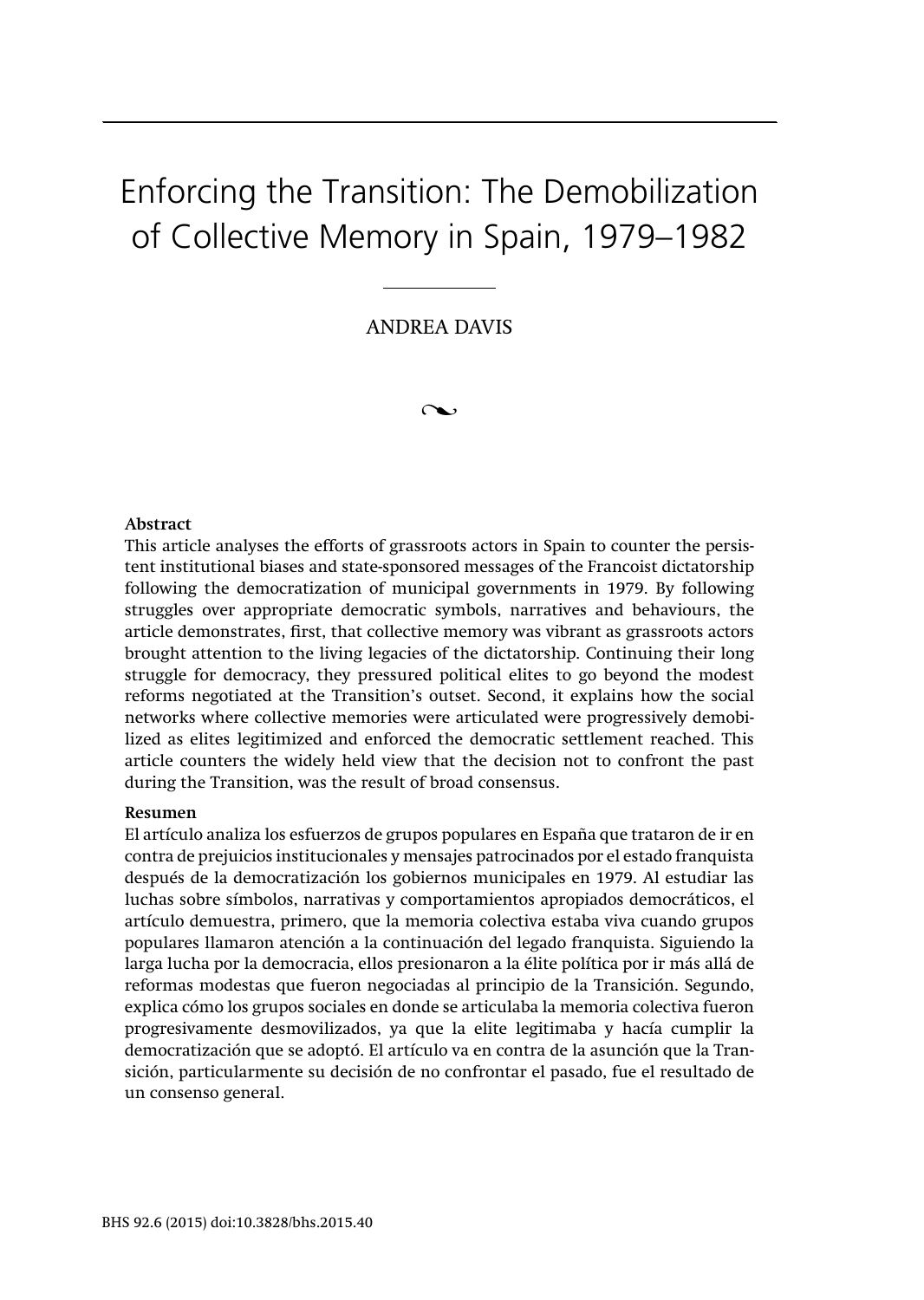Thirty-nine years after the conclusion of the Spanish Civil War, the inhabitants of Villarobledo, a town in the province of Albacete, led the frst collective homage to their executed Republican comrades on 1 November. This sad history came to public light six hundred kilometres from its point of origin. In Santa Coloma de Gramenet, Barcelona, Rosario Padilla Camacho presented a petition to the Civil Registrar asking for a death certifcate for her husband, Francisco Rubio Herreros, who died on 15 April 1939 in the town of Villarobledo, Albacete. The objective of the petition was to gain the legal status of widow, as Rosario Padilla's civil status is married, despite the fact that her husband died 40 years ago. A great number of women in Villarobledo between the ages of 7 and 75 find themselves in this situation. (*El País* 1978)<sup>1</sup>

Though much of the scholarly literature on the Spanish transition to democracy (1975–1982) characterizes the period as an era dominated by 'silence', 'forgetting', and even 'collective amnesia', the above caption from the major newspaper El País of 11 November 1978 suggests the contrary.<sup>2</sup> The story of Rosario Padilla Camacho's petition, in fact, reveals that collective and trans-peninsular processes of remembering were powerfully reactivated during the Transition.

Like many from the impoverished and highly repressed southern regions of the country, Rosario had migrated to the industrial north during the 1960s. $^3$  Her emotional and personal economy, as she rhetorically signalled during a December 1978 interview, had been greatly hindered by her husband's phantom death certifcate. 'The former husband of the mother of today's mayor in Villarobledo was killed by the reds, and she married again and became a marquis. Why was she given a death certifcate – and the ability to become a widow – and I was not?' (*Grama* December 1978). Before migrating, Rosario had attempted to procure a death certificate. The local priest, the official guardian of the town's undocumented past, refused to offer his assistance. In 1978, however, when widows of Republican soldiers and wounded Republican veterans were given a one-year window to petition the state for pensions, Rosario was inspired to renew her quest.<sup>4</sup> Thanks

- 1 Unless otherwise noted, all translations to English are my own.
- 2 The trend was initiated by Aguilar Fernández's immensely infuential 1996 monograph, which was published in English in 2002. Since publication the concept of a 'pact of silence' or a 'pact of forgetting' – Aguilar's description of the informal yet consensual agreement to not address the past – has been adopted by much of the historiography.
- 3 For the most recent historical analysis of internal migration to Catalunya during the Francoist dictatorship see Marín 2009. Following Francisco Candel's 1964 bestseller *Els Altres Catalans,* the signifcance of 'Spanish immigrants' in Catalunya became the object of sustained public debate. With an overwhelmingly non-native working class, the debate initially revolved around the strategic relationship between the Catalan national and working class movements as they re-emerged in the 1960s and 1970s. As both movements were institutionalized during the course of the Transition, focus shifted to concerns regarding territorial organization (specifcally Catalunya's autonomy statute), national identity, and, later, language planning policy. Manuel Vázquez Montalbán's 1987 novel *Los alegres muchachos de Atzavara* captures the relationship between these debates and the evolving socio-political dynamics of the region. For an analysis of the diverse cultural texts produced about and by Spanish immigrants in Catalunya, especially in relation to ideologies of assimilation in the 'post-national' moment, see Vilarós 2003.
- 4 For a discussion of the pension decrees, see Aguilar Fernández 2001.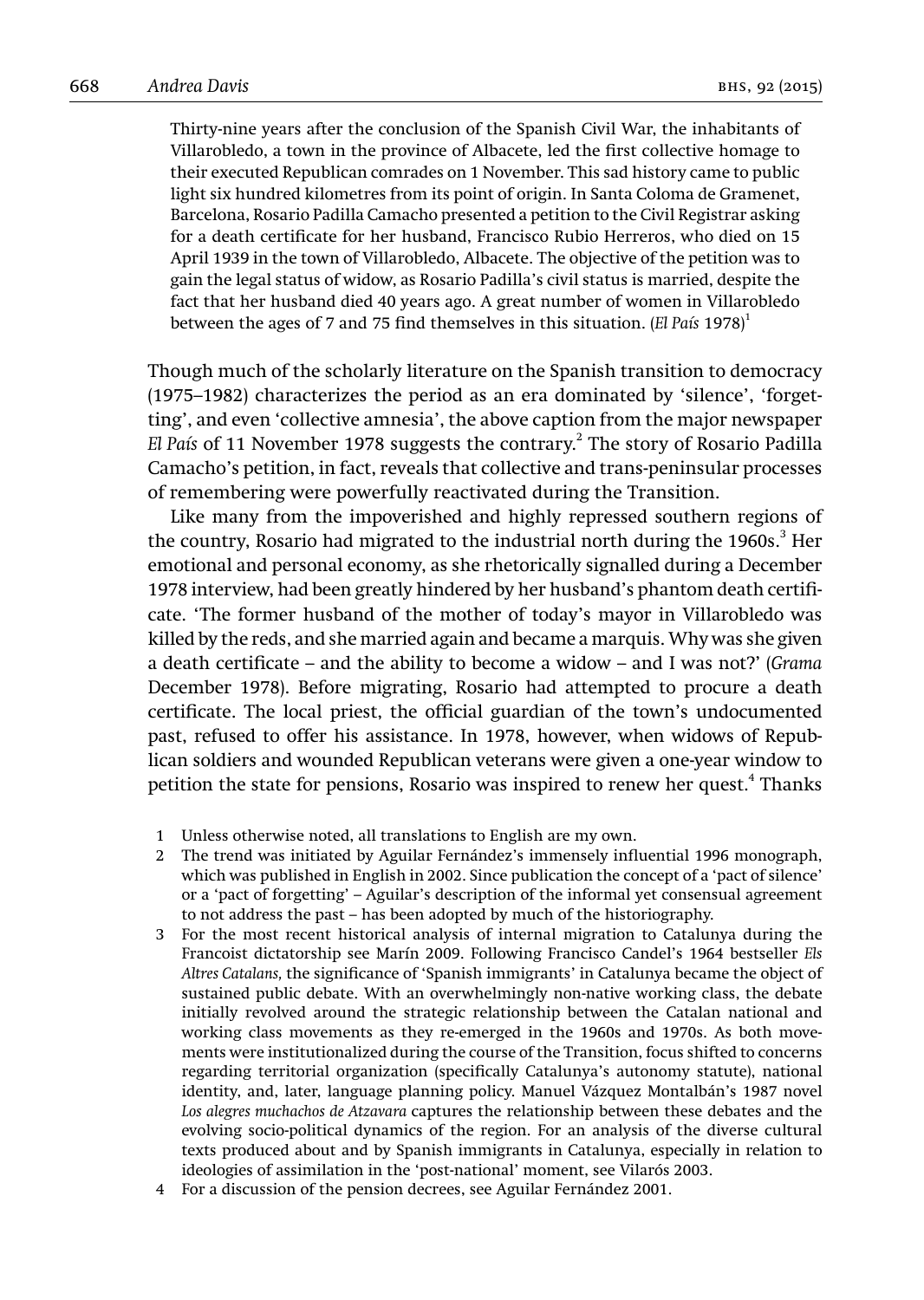to the changing socio-political context of the time, her until then solitary pursuit became an astoundingly collective endeavour.

Though no comprehensive research has been conducted regarding petitions fled by widows of Republican troops or crippled Republican veterans, a summary analysis of the 430 petitions fled in Santa Coloma de Gramenet – a new industrial city of 140,000 in the Barcelona metropolitan area – reveals that the preparation of petitions was an overwhelmingly collective experience. As required documentation was commonly missing or non-existent, witness testimonies were used as substitutes. In the process, memories seldom mentioned were brought directly into the public sphere. What is more, because these petitions were fled before the 1979 democratization of municipal governments, networks of solidarity were often engaged to pressure otherwise hostile administrations.

In both regards, the case of Rosario is highly revealing. After Rosario received no notice regarding her request for a death certifcate, Santa Coloma's local branch of the recently legalized labour union, the Confederación Sindical de Comisiones Obreras (CCOO), sent letters of inquiry to the courts of Albacete. When these letters remained unanswered, Rosario, her lawyer, and representatives from the union travelled to Villarobledo to speak directly with the mayor. Though the mayor refused to receive his guests, their presence reactivated the collective process of remembering. The mass grave at the outskirts of the town – estimated to hold 300 bodies – became the centre of public conversation as Rosario collected witness testimonies to attest to her husband's execution. Following the visit, the people of Villarobledo formed a commission to erect a monument at the site of the mass grave to 'offcially recognize the deaths' and 'bring an end to the history of disappearances'. The commission collected 70,000 pesetas by popular donation, and in the words of *El País* 'all of the town marched to the grave in an act of authentic reconciliation', proving that 'collective memory has not been erased' and 'fear has begun to be left behind' (11 November 1978). Though Rosario's request for an offcial death certifcate was again denied, she was able to successfully cite the 'knowledge of all of the town' – publicly reactivated by her original request and substantiated by the article published on 24 May 1979 in *El País* – as additional support for her petition to receive a pension (ASC 1979a).

Far from being an isolated event, the call for an 'authentic reconciliation' sounded throughout Spain during the Transition. In Extremadura, Navarra and Burgos, for example, similar processes were initiated and mass graves dating back to the Civil War began to be exhumed (Humlebæk 2010).<sup>5</sup> Meanwhile, in some of the country's industrial capitals, there were concerted attempts to confront the legacy of the dictatorship by removing Francoist symbols from the

5 Following these exhumations in 1979 and 1980, which received scant media or political attention, Spain's numerous mass graves remained untouched until the 2000s. See Silva 2003 for a frst-hand account of how the process was resumed. For a discussion of the legal and socio-political tensions surrounding contemporary exhumations see Jerez Farrán and Amago 2010. For a discussion of the evolving positions of the major political parties in respect of the 'authoritarian past' since the Transition see Humlebæk 2010.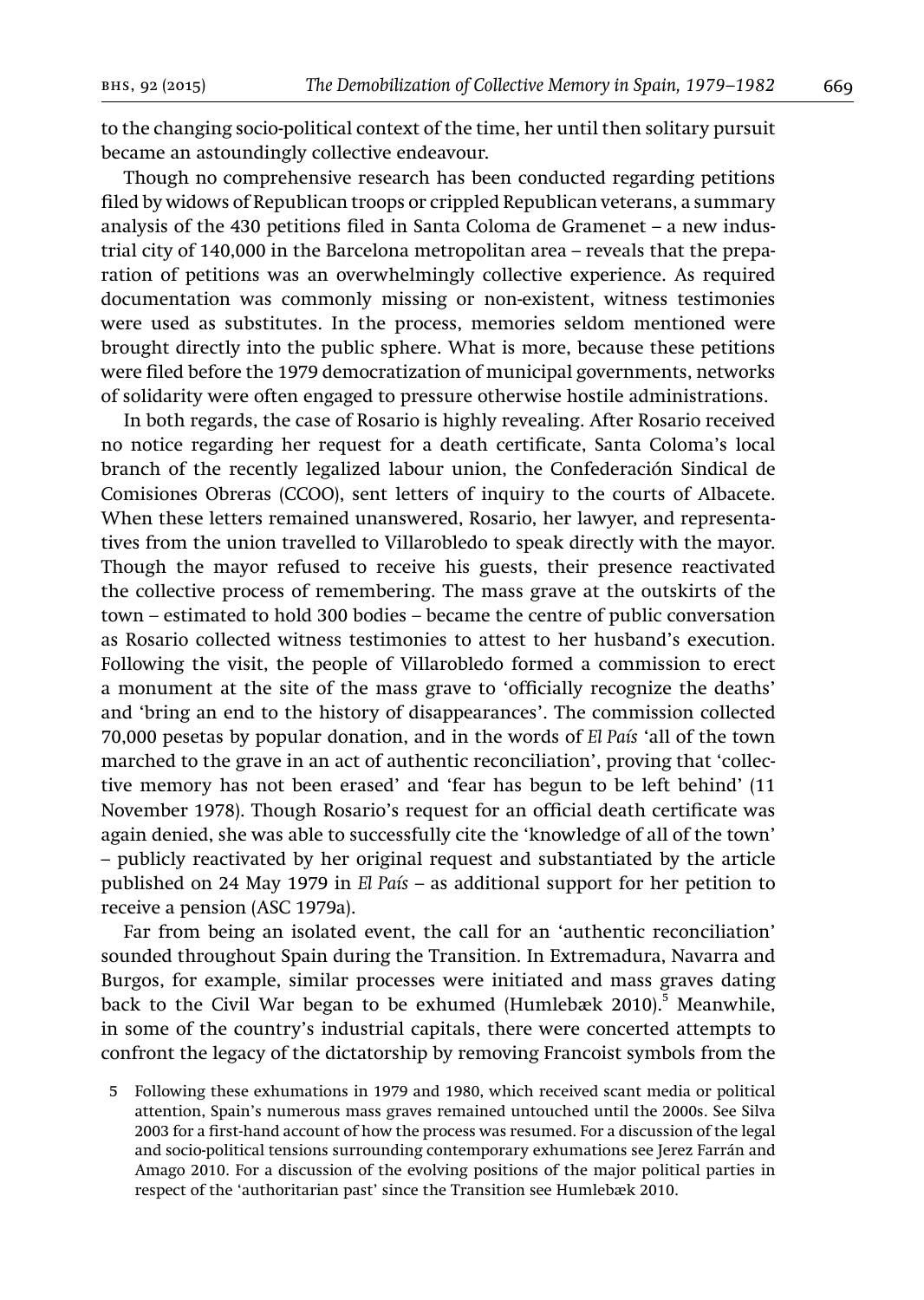public sphere. However, despite the abundance of these and similar examples scholars continue to characterize the Transition as an era marked by silence.<sup>6</sup>

To understand this perplexing state, it is worth considering a number of issues. First, because the grassroots initiatives described tended to be local in scope, they have often been overlooked by the historiography. What is more, as the extant scholarship has focused overwhelmingly on high politics, it has generally been assumed that the decision not to confront the past was the result of broad consensus. In Paloma Aguilar's words, for instance,

A new form of politics made its debut in Spain, a crucial change that was welcomed by all. Something was brought into play and repeated time and again which is of considerable signifcance in understanding the importance of historical memory in this process: fnally, Spaniards had proved capable of avoiding a kind of historical curse which prevented us from reaching consensus-based solutions […]. Due to the economic, social and administrative transformations of recent years and the harsh lessons of the past, it was possible to break the spell. (Aguilar Fernández 2002: 151)

While there is no question that the virtues of consensus were 'repeated time and again', the analysis of grassroots processes suggests that repetition served a normative rather than descriptive end.<sup>7</sup>

Take, for instance, the above-mentioned legislation that granted pensions to widows of Republican soldiers and wounded Republican veterans. Though grassroots actors used the legislation to demand an 'authentic reconciliation' grounded in a 'just account of our history', the piecemeal decrees offered petitioners no compensation for the decades when they had been ineligible to 'integrate into the Distinguished Corpus of Veterans [and Widows] of the National War' and made no mention of historic wrongdoing (*País* 1978; ASC 1977). A far

- 6 This is less the case among literary scholars, who have long noted the contrast between the vibrant production of historically themed cultural texts during the 1970s and early 1980s and the rapid shift to a more modern focus following the end of the Transition in 1982. For a discussion of historically themed flms, as well as an analysis of why they fell out of fashion in the early 1980s, see Vilarós 1998: 54–59. See Resina 2009 for a discussion of Holocaust literature in Catalunya, particularly the context surrounding Montserrat Roig's 1977 *Els catalans als camps nazis*. Among historians, a welcome exception to the trend can be found in Graham 2012. In line with the argument advanced here, Graham recounts the story of a personal exchange in 1977 that allows us to 'glimpse the openness and possibility, which also permitted the frst few tentative exhumations in the late 1970s and early 1980s of other victims of Francoist extrajudicial murder' (2012: 138). While Graham concludes that that possibility was 'rapidly brought to an abrupt halt by the brute force explosion of the past in the form of the attempted military coup of February 1981', the research presented here suggests that the 'halt' was neither so abrupt nor mono-causal.
- 7 A diverse and growing literature increasingly supports this conclusion. For an analysis of the role that the scholarly literature played in legitimating the Transition, as well as an explanation of why the impact of social movements was spectacularly underestimated, see Domenech Sampere 2002. Subsequent research has confrmed that the country's major ̀ political parties did not represent the interests of social movements, particularly the era's vibrant labour unions and neighbourhood associations. See Sánchez León 2011 and Molinero and Ysàs 2010. Even among scholars who focus primarily on elite politics, the scope of interparty consensus is currently under revision. In this regard, Bonnie Field's 2011 analysis of the role of intra-party discipline during the Transition is particularly noteworthy.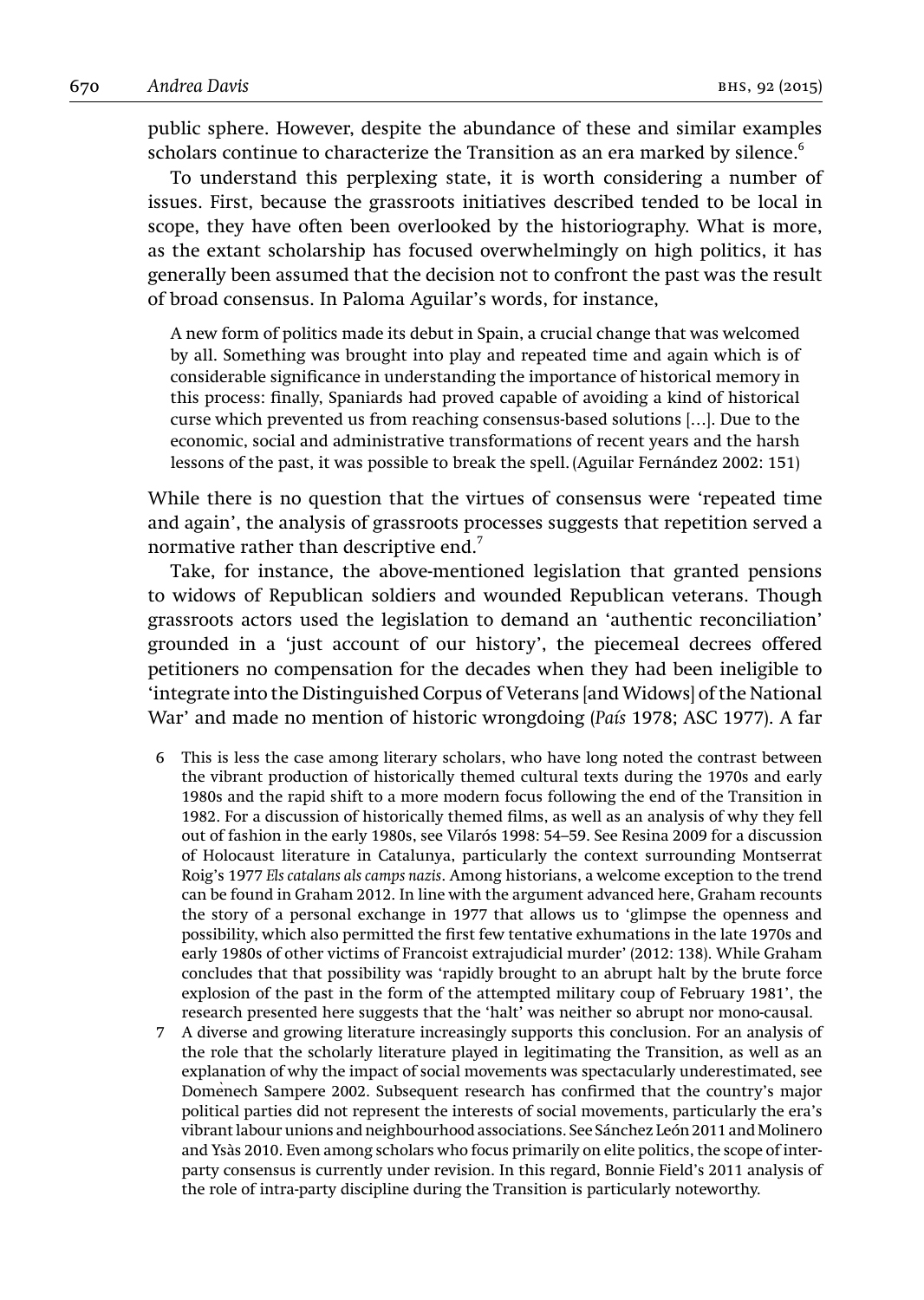call from reparations, the legislation merely allowed Republicans to receive the same social benefts long enjoyed by Franco's Nationals without disrupting the former regime's narrative of its own legitimacy.

The manoeuvre, of course, was not without precedence. One of the Transition's foundational pacts, the still in force Amnesty Law of 1977, essentially performed the same function. Imprisoned members of the resistance were released in exchange for the perpetrators of the Francoist regime receiving impunity. With impunity guaranteed, former Francoists maintained their positions in state institutions and the opposition's imprisonment was not offcially recognized as wrongful. Consequently, criminal charges were not annulled and ex-political prisoners received no monetary compensation for the time spent behind bars or the often-deleterious effects of imprisonment on employment. Taken together with the pension laws, the Amnesty Law promoted an eminently fragile, if not superfcial, equality. That is to say, the former regime and its opposition could be treated as democratic equals so long as the deeply rooted historic and socioeconomic inequalities that distinguished them remained offcially unacknowledged by the state.

Though this foundational legislation was ratifed by the country's major political elites, many grassroots actors stood frm by the opposition's long-standing demand for *ruptura* (a complete break with the Francoist regime). Under the leadership of the Spanish Communist party (PCE), the diverse socio-political forces of the opposition came together to demand *ruptura* throughout the late 1960s and 1970s.<sup>8</sup> Despite the strategy's broad appeal among the mobilized, PCE leaders altered party strategy after the Law of Political Reform was ratifed in 1976, shortly after Franco's death. Following the lead of the rising Socialist party (PSOE), PCE leaders unilaterally abandoned the call for *ruptura* to participate in the *reforma pactada* (the reform negotiated between the forces of the opposition and the former regime).<sup>9</sup> Thus, when members of Villarobledo's popular commission described themselves as 'Communists from before', they publicly

- 8 In 1956, the clandestine Communist party (PCE) abandoned insurgency for a 'more peaceful solution to the Spanish dilemma'. The new strategy, formally called 'National Reconciliation', posited that the Civil War division between the victors and the defeated no longer represented the social reality of the country. What is more, given that the Francoist regime constantly reinforced the division, the PCE formulated the strategy that exposing the fallacy would erode the legitimacy of the dictatorship and bring greater sectors of the population into the democratic opposition. National Reconciliation was immensely successful, particularly during the height of the labour, citizen and student movements of the late 1960s and 1970s; its fnal objective was to bring about a complete 'rupture' with the Francoist regime and publicly recognize that the defeated had 'defended a just cause' (PCE 1956). For a discussion of the component forces of the Francoist opposition, see Molinero and Ysàs 2004.
- 9 For a recent historical account of the PCE under the leadership of Santiago Carrillo see Paul Preston 2013. For a discussion of the ideological evolution of the party during the Transition, see Andrade Blanco 2012. For more on the cultural dynamics of the debate between *ruptura* and *reforma pactada* see Teresa Vilarós 1998. For a discussion of Manuel Vázquez Montalbán's intellectual trajectory and, by extension, the evolution of the Spanish left between 1963 and 1998, see María Paz Balibrea's monograph *En la tierrra baldía* (1999).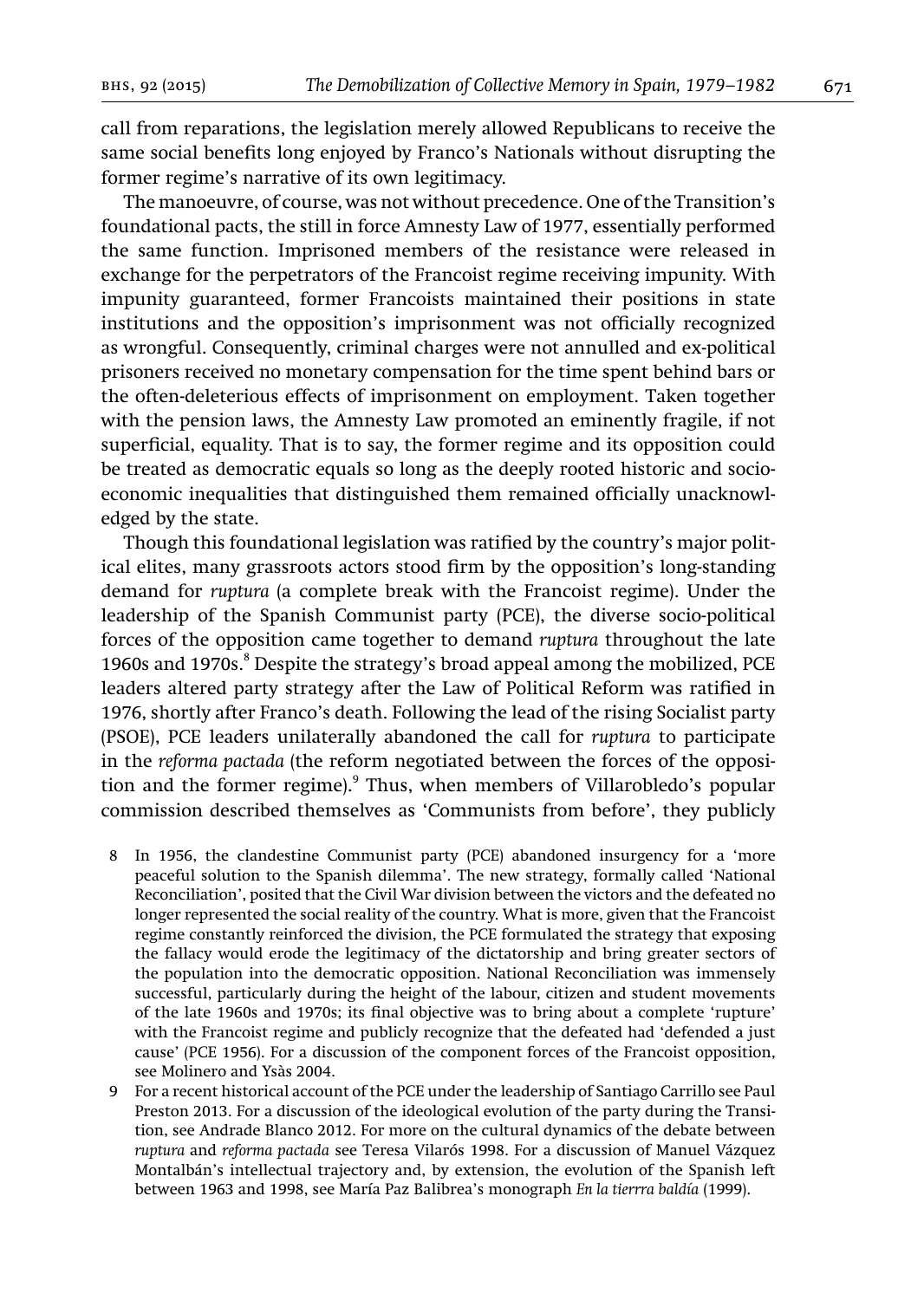identifed with the widespread sentiment of betrayal among the party's base and allies (*País* 11 November 1978). While this disenchantment ultimately culminated in the crisis of the Communist party, many left-wing activists and newly elected municipal offcials continued their long struggle for *ruptura* in the hope of pressuring the country's political elites to go beyond the modest reforms negotiated at the Transition's outset.<sup>10</sup>

Though scholars have begun to question whether silence is favourable or detrimental to the process and quality of democratization, there has been no serious attempt to reassess how silence was achieved.<sup>11</sup> In this article I reassess the process by building on the growing literature on the bottom-up history of the Transition. While this literature has recovered the extensive role that sociopolitical movements and associational culture played in democratization, the spectacular demobilization that accompanied the fnal years of the Transition has yet to be explained.<sup>12</sup> Though this article does not purport to explain demobilization in all of its complexities, it does offer an important contribution. By analysing a network of grassroots actors between the democratization of municipal governments in 1979 and the Transition's end in 1982, I show that the process

- 10 In other words, it was only after it became clear that the pacts negotiated at the outset of the Transition marked the end rather than the beginning of reform that disenchantment was converted into a political crisis for the Communist party. The subsequent political crisis consisted of the internal purge and electoral downfall of the PCE, and the purge and subsequent division of the party's regional affliates in Catalunya (the PSUC) and the Basque Country (the Communist Party of Euskadi, the EPK). The rupture of the PSUC between 1981 and 1982 merits a brief explanation, as it sets the context for subsequent discussions in this article. After organizing the region's democratic opposition in a uniquely unitary manner, the PSUC achieved notable electoral success during the initial stages of the Transition. However, as the Transition came to a close, the party's workingclass base expressed its disenchantment with the slow process of reform and the steady decline of the Communist party within and beyond the region. This disenchantment was clearly expressed at the PSUC's Fifth Congress (1981), when the party's base criticized PCE leadership during the Transition and voted to defne the PSUC as Leninist rather than Eurocommunist. The Eurocommunist minority rejected the results of the congress and an intense power struggle ensued. In the end, the PCE leadership stepped in to back the Eurocommunist faction and the Leninist faction was charged with engaging in 'fractional' activities and was purged from the party. The purge had diverse socio-political effects, not least because it effectively divided the party down sociolinguistic lines. For the most recent historical treatment of the PSUC see Molinero 2010 and Pala 2011.
- 11 The relationship between historical memory and democratization has been debated in both popular and scholarly circles since the 2000s. For an overview of these debates as Spain's Historical Memory Law was prepared, see the 2005 and 2006 review articles by Faber. For an analysis of the debates that immediately followed the ratifcation of the 2007 law see Boyd 2008. For a critical analysis of the relationship between historical memory and justice, see Martín-Cabrera 2011.
- 12 Though Sebastian Balfour initiated the trend in 1989, it is only in recent years that scholars have successfully brought the issue of popular participation to the heart of debates regarding the Transition. For a recent example of the trend, and an introductory discussion of the trend's broader signifcance, see Pamela Radcliff's 2011 monograph on the citizen movement. Also note how recent conference publications refect the shifting focus of the feld from elite to popular politics. See, for example, Molinero and Ysàs 2006; Quirosa-Cheyrouze y Muñoz 2007; and González 2008.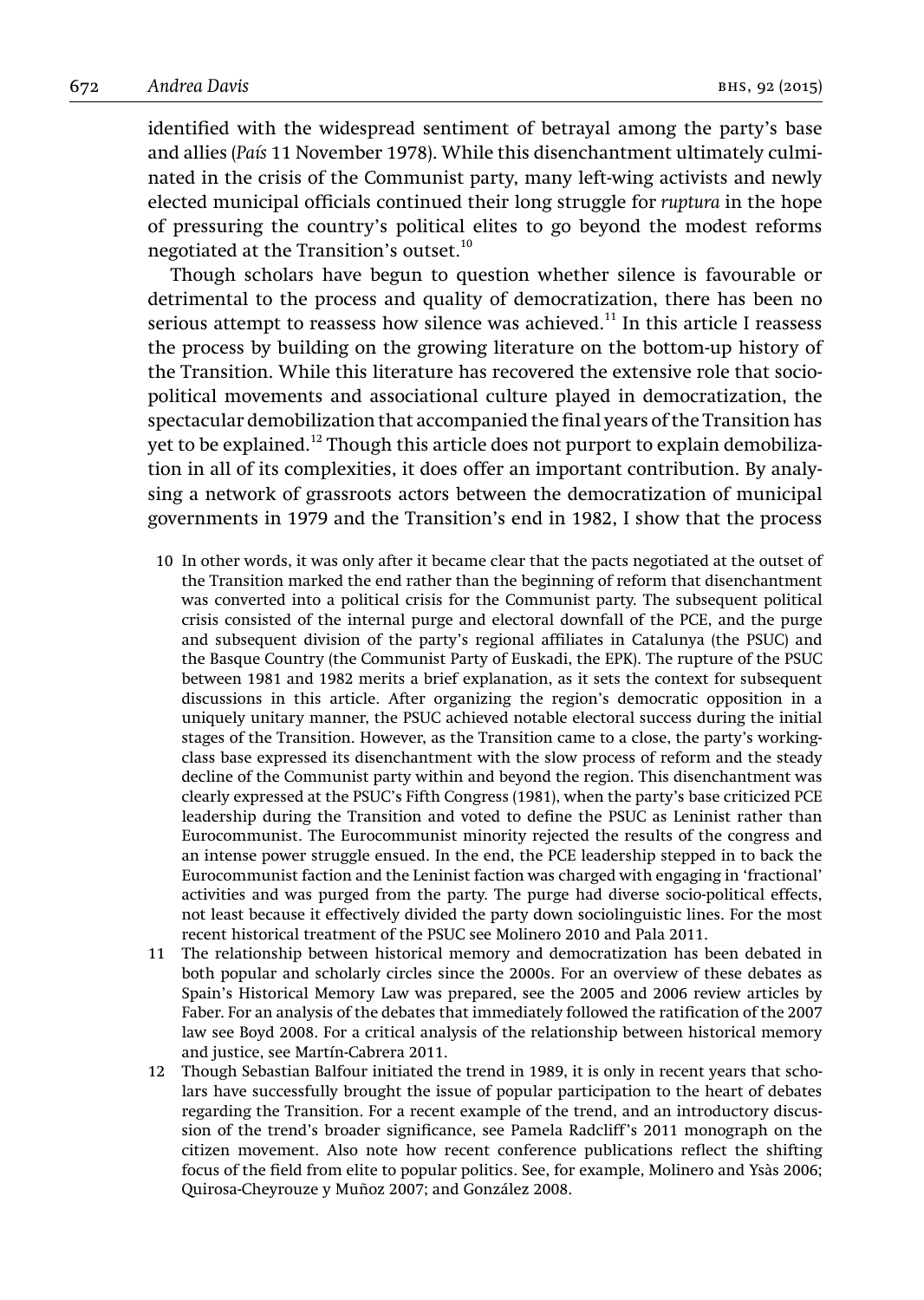was intimately linked to the silencing of collective memory. Once it became clear that the state would neither acknowledge nor support their historic struggles, many grassroots actors gave up defending Spanish democracy as their own.

As it is easiest to analyse the relationship between collective memory and collective action in areas where extensive networks of solidarity and resistance had been formed during the dictatorship, I focus on Santa Coloma de Gramenet, a highly organized working class city in Barcelona's 'red belt'.<sup>13</sup> The modest dimension of the case helps us uncover the extent of grassroots efforts while allowing us to disarticulate the crosscutting tensions that hindered these and similar efforts all over the country. Specifcally, the case demonstrates that local initiatives were thwarted by small groups of Falangist militants and civil authorities working within unreformed state institutions.<sup>14</sup> Though local activists and leaders drew attention to the fact that these hindrances resulted from the legacy of the dictatorship – thus continuing their long, albeit internally contentious, struggle for *ruptura* – their voices were increasingly muted as the mainstream media promoted consensus along with the country's political elites. What is more, in a concerted effort to weaken the infuence of popular politics, conservative elites and civil authorities colluded to delegitimize the narrative of antifascism, which grassroots activists marshalled to signal their popular 'conquest of democracy' (Sartorius 2007). As an elite narrative legitimizing Spanish democracy was consolidated, grassroots actors were left disenchanted and divided, and the social networks where collective memories could be articulated were demobilized. Silence, then, was not at the root of the Transition but a consequence that resulted from its elite negotiation and enforcement.

# **The Blue March: Competing Visions of Citizen Peace**

On 25 May 1979 the newly constituted democratic city council of Santa Coloma de Gramenet voted to remove the city's Monumento a los Caídos, the monument commemorating the Francoist troops that had fallen during the Spanish Civil

- 13 Andrea Davis' (2014) PhD dissertation, 'Santa Coloma de Gramenet, The Transformation of Leftwing Popular Politics in Spain, 1968–1986', draws on the case study of Santa Coloma to analyse the transformation of left-wing popular political culture at the local level. For general accounts of democratization at the local level see Fernández Amador and Quirosa-Cheyrouze y Muñoz 2010; and González Martínez 2010.
- 14 To date, there are no institutional or prosopographical studies of the police force or the Guardia Civil during this period. While more comprehensive research on the judiciary remains to be done, Francisco Espinosa Maestre's 2013 monograph examines thirteen highprofle legal cases to demonstrate that the judiciary has granted perpetrators the right to honour, effectively enforcing a politics of amnesia. The most comprehensive research that helps to situate this case study is Baby's 2013 monograph on political violence between 1975 and 1982, which demonstrates that the state was implicated in perpetrating or tolerating right-wing violence, effectively radicalizing the forces of the extreme left, namely the Basque nationalist and separatist organization, ETA, and the Maoist Grupos de Resistencia Antifascista Primero de Octubre, GRAPO. For a complementary account of political violence, see Sanchez-Soler 2010. By focusing on a single community, this article sheds light on how this violent context affected left-wing political culture at the grass roots.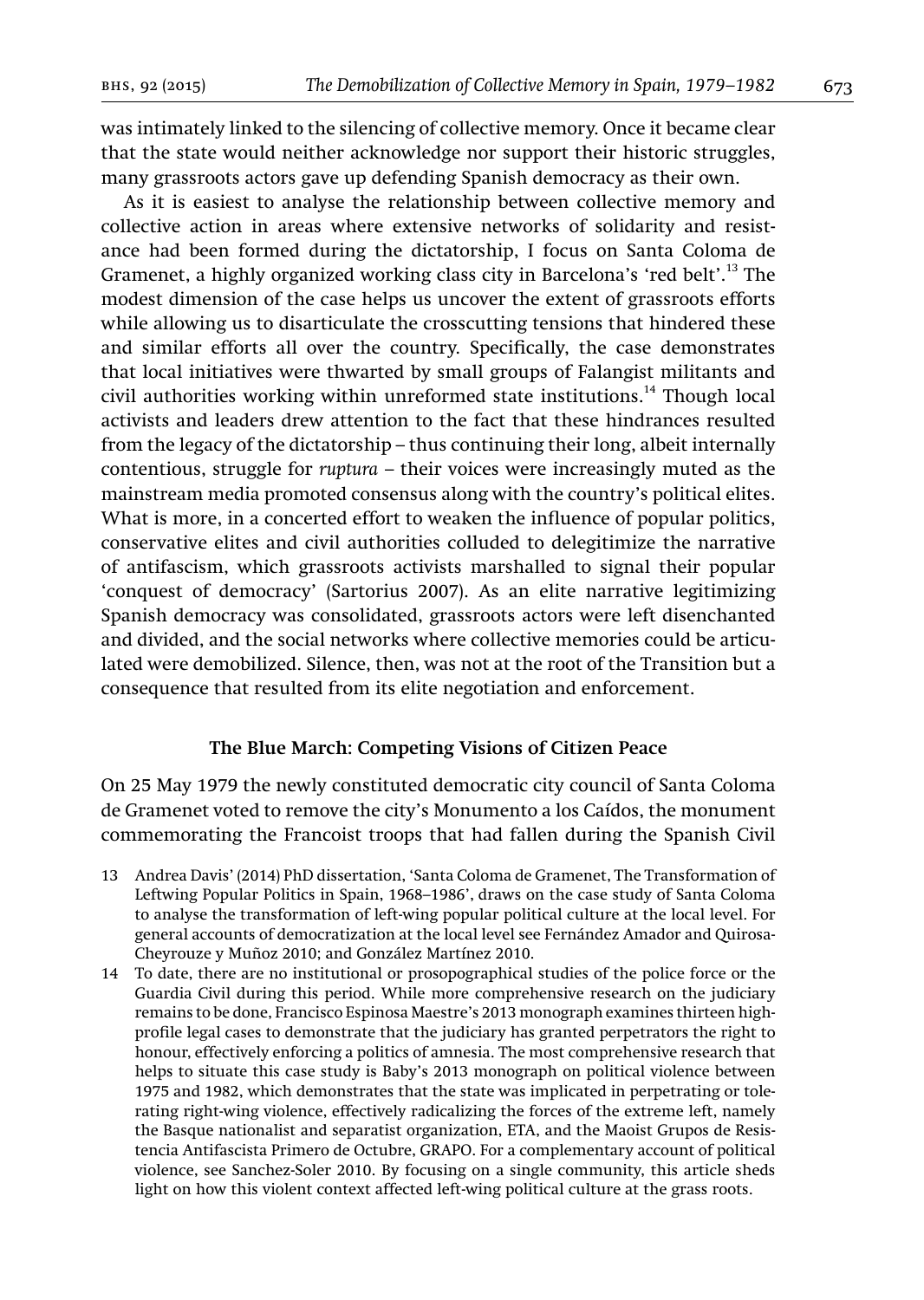War.<sup>15</sup> The left-wing city councillors unanimously decided that the 'political signifcance' of the monument was no longer 'in accord with the current circumstances' (ASC 1979b). Hoping to defnitively replace the symbolic repertoire of the previous regime, the city councillors simultaneously ratifed a motion to change the city's street names. They solicited the collaboration of the various civic groups in the city so that the general population could weigh in on the symbolic contours of their new democracy.

Following announcement of these initiatives, the Communist mayor of Santa Coloma, Lluís Hernández, a practising priest and former neighbourhood activist, received his frst death threat. 'We are the Black Falange Exterminators, we know where you live and we are coming for you' (*Grama* 9–16 June 1979). Though this group had recently bombed Communist headquarters in the neighbouring city of Rubí, the civil governor saw no reason to offer Mayor Hernández special protection. Later in the week, municipal workers sent to survey the monument received similar threats. To avoid continued tensions, Santa Coloma's city councillors attempted to negotiate directly with leaders of the extreme right Falangist group, Fuerza Nueva. Because the results of these negotiations were fruitless, local leaders took it upon themselves to stand watch when municipal workers returned the following week to take down the monument. While the presence of the national police had been requested, the urban police patrolled alone and Mayor Hernández received a steady stream of death threats throughout the day.<sup>16</sup>

In response to these events the Moviment Comunista de Catalunya (MCC), a new left extra-parliamentary group that was particularly active within the urban social movements of Barcelona's metropolitan area, presented a motion that called for the prohibition of extreme right groups. 'These groups, which have an antidemocratic ideology', they wrote, 'often act with impunity while using weapons to defend a cause that they have lost. We believe that the central government should act with effciency to disarticulate and disarm these groups, which are a cancer to democracy' (ASC 1979c, 27 July). The Communist led city council of Santa Coloma rapidly approved the motion and thus made the request to the central government official.

The central government's response only became clear a few months later when the civil governor authorized the Falange to hold a so-called Blue March. Slated to visit each of the eight Catalan municipalities where monuments had been removed and the dead allegedly 'profaned', the march would conclude with a fnal demonstration in Barcelona to 'defend the unity of Spain'. As the authorization signalled, not only would extreme right groups remain intact but they would also be given free reign to paint both the 'red' and 'peripheral nationalist'

- 15 There were no party directives regarding the matter, as is evidenced by the facts that the eight Catalan municipalities that took down their local monuments were not under the same political leadership; and that national monuments, such as the Valle de los Caidos, remained untouched and unquestioned during the course of the Transition.
- 16 For more on Fuerza Nueva, specifcally how the party pursued both electoral and paramilitary strategies during this era, see Casals i Meseguer 1998.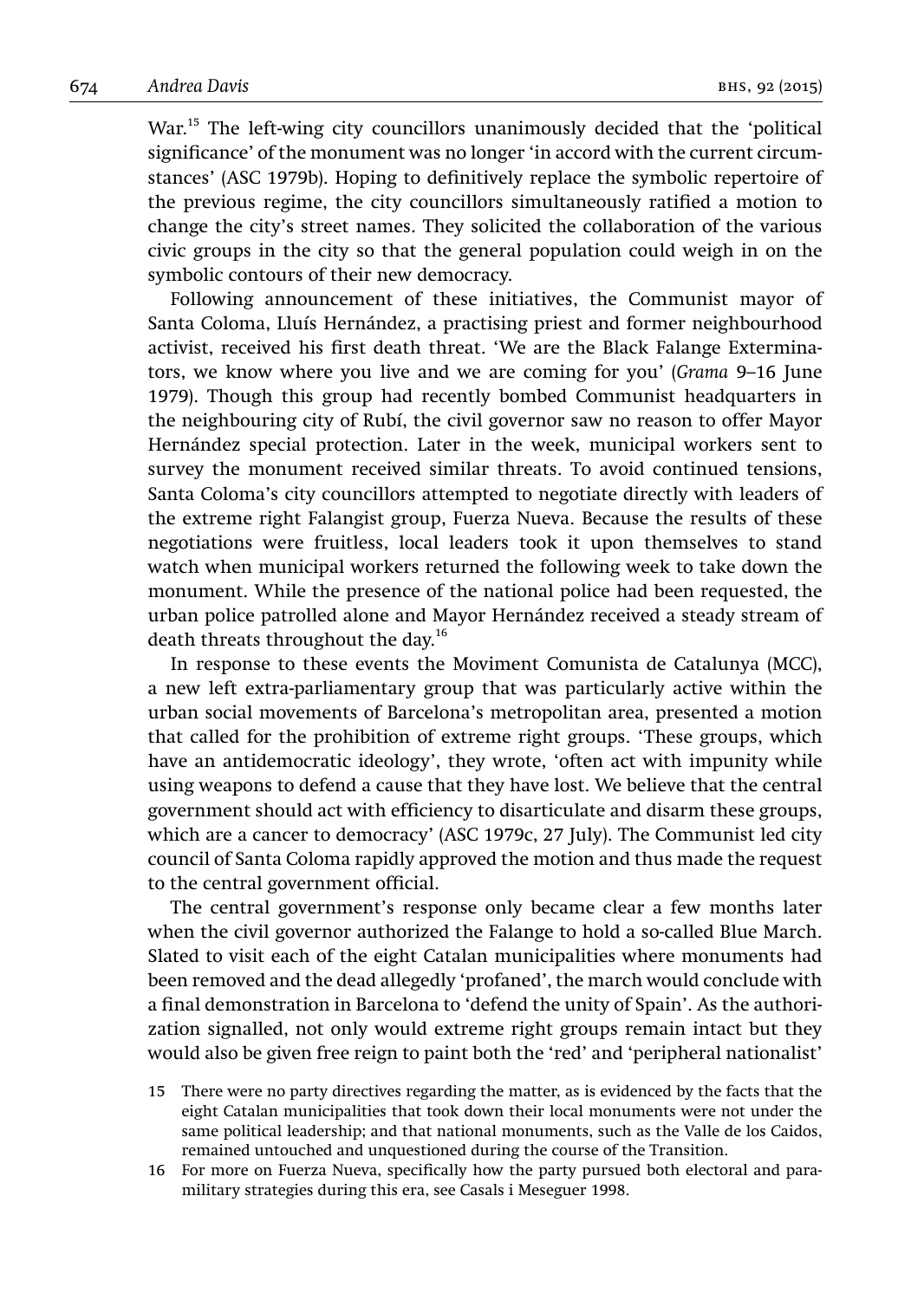areas of the country 'blue'. Following the announcement of the march, the city councillors of Santa Coloma energetically appealed to the civil governor. They asked that the march, which they described as a 'provocation' and an 'attack against the democratic order advocated by left-wing municipal governments', be disallowed (*Diario de Barcelona* 3 October 1979). With no clear response from the civil authorities, the institutional and social left movement debated how best to prepare for the Falange's arrival.

When Fuerza Nueva militants arrived at Santa Coloma on the ffth consecutive Sunday of their march, they came visibly armed, wearing paramilitary uniforms, and carrying the Spanish and Falange fags intertwined. The square where local activists awaited the Falangists was adorned with the political graffti of the left and activists held their ground symbolically by waving Republican fags. As the Falangists sang the Francoist anthem, 'Cara al Sol', and laid fowers on the former site of the monolith, booing from the crowd quickly escalated to violence. Rocks and Molotov cocktails were hurled back and forth before six gunshots sounded, leaving three left-wing activists wounded. When the national police fnally arrived, local observers noted that it was the armed Falangists who received police protection. Scuffes continued through the afternoon resulting fnally, in the words of the major newspaper, *El Periódico*, on 9 October 1979, in 'four wounded, four detained, a Spanish fag semi-burnt, and various vehicles ignited and stoned'.

The mainstream media responded to the incident by describing it as 'an example of what should not be allowed in a democracy' and criticizing the civil governor for his 'incomprehensible tolerance' of the Falange (*Mundo Diario* 10 October 1979). In response to calls for his resignation, the civil governor prohibited the remainder of the Blue March, which he called an 'evident and proven disturbance to the public order'. Appropriating the discourse of the Catalan Socialist party (PSC) he publicly affrmed the 'absolute need to avoid all acts of violence that might alter the citizen peace and serenity needed for the celebration of the upcoming referendum on Catalunya's autonomy statute' (*Tele/eXpres* 8 October 1979).

There was no agreement, however, regarding how best to ensure the citizen peace desired. The city councillors of Santa Coloma argued that simply avoiding violence would not suffce. Rather, what was needed was the active 'adaptation of the forces of public order to the new democratic situation'. Emphasizing the need for the 'police and judiciary to intervene and hold the leaders of the major Fascist organizations accountable to penal laws', they announced that they would open a lawsuit against the Falange while also seeking permission to realize an 'orderly, civic and responsible mobilization of the citizens and local government of Santa Coloma in rejection of Fascism' (ASC 1979d, 9 October). Social movement activists, however, refused to wait for the civil governor's authorization. Citizen peace, they argued, would only be assured through the continued and immediate mobilization of the working class. The following day 400 activists returned 'to demand yet again the dissolution of these possessed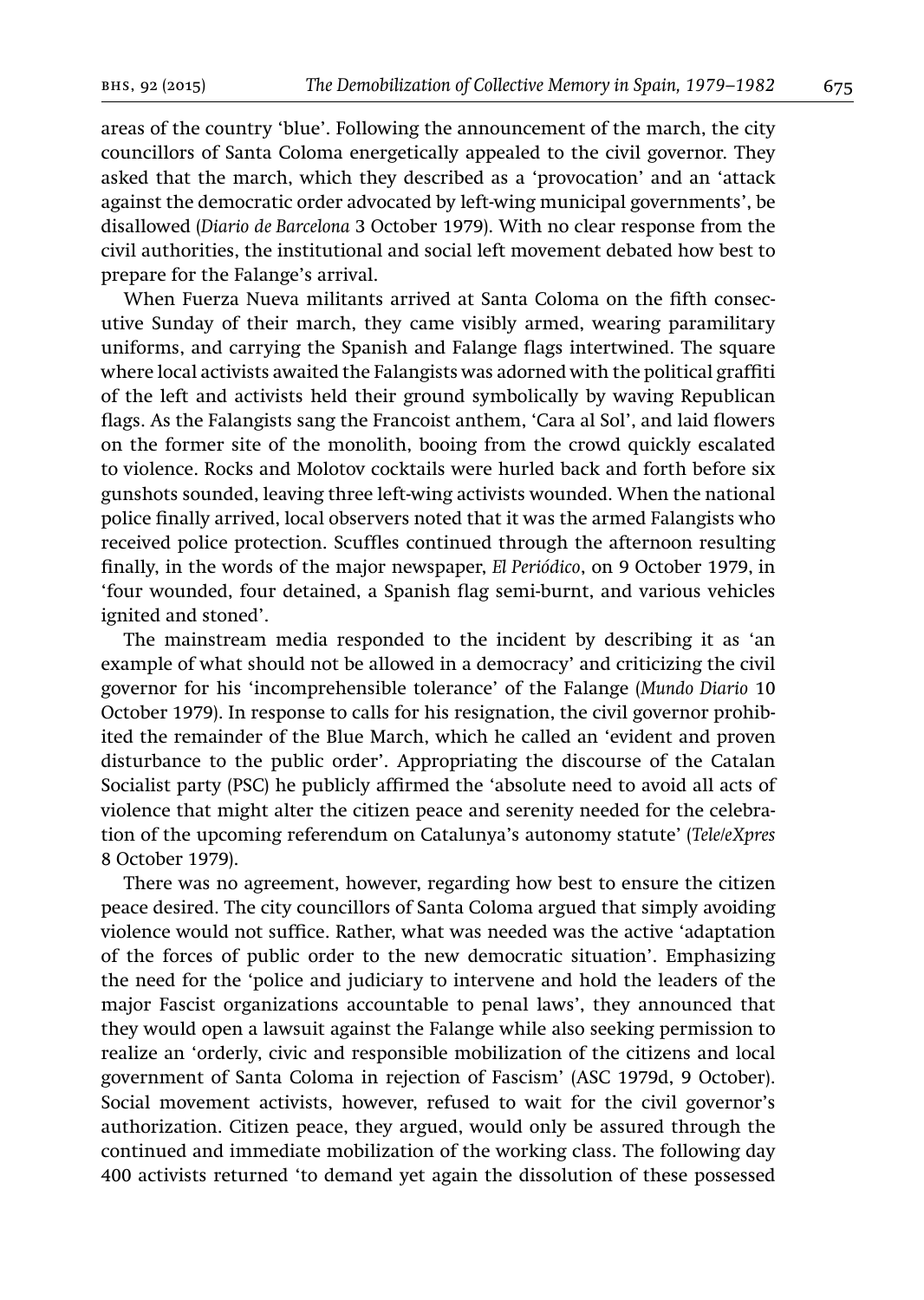attackers whose only goal is to create a climate of terror and threaten the LIBER-TIES conquered through the struggle of the working class' (BCSC n. d.).

This confict provoked the frst 'formal political rupture between the city council and the political groups without representation in the city'. The MCC and its social movement allies accused the Catalan Communist party (PSUC) of 'not having done anything so that the population organized against the problem of fascist groups', a position they viewed as contradictory 'given the frm posture of the city council regarding the removal of the Monumento a los Caídos in the frst place' (*Grama* 15–20 October 1979a). In this manner, the MCC emphasized its commitment to a participatory workers' democracy where anti-democratic symbols and groups would be excluded from the public sphere.<sup>17</sup> The leaders of the Communist and Socialist parties had a different understanding. Not only would due process precede popular mobilizations but also, after negotiating with and granting amnesty to the perpetrators of the former regime, they recognized former Francoists as democratic actors. While the recently reorganized Socialist party had no problem defending this vision of democracy, the Communist party found itself in an exceedingly diffcult position. As the major force of organized resistance to the dictatorship, the party had only abandoned its commitment to *ruptura* following the unilateral decision of its leaders to participate in the Transition's elite negotiations. This meant that new municipal officials  $-$  the majority of whom had won elections thanks to their grassroots credentials – were forced to mediate between the new rationale of their party leaders and the often-consistent views of the party's base and allies.<sup>18</sup> Take for instance, Mayor Hernández's response to the MCC:

In response to these fascist attempts, which don't mask their intention to drown democracy, we, as citizens of Santa Coloma, have to reaffrm our democratic will so that nobody toys with the idea of turning back […]. Many of the diffculties we have today are due to the impossibility we faced in realizing a *ruptura* with the past; a past that continues to condition us all today. And let it be clear, we cannot get rid of this conditioning merely through the voluntarism of the left. It requires daily work that takes into account the current correlation of forces while taking advantage of the spaces of liberty that we continue to conquer little by little. (*Grama*  20–27 October 1979)

Imploring the population to continue conquering 'spaces of liberty', Mayor Hernández suggested that the struggle for democracy was far from complete.

By 1979, however, the Communist party was no longer in a position to lead the struggle. With tensions rapidly mounting within the party, those to the party's left had little cause for sympathy and aggressively held Communist officials accountable for their inability to govern in a situation that they believed the party had helped to create in the frst place. *Ruptura*, from this perspective, had

<sup>17</sup> For more on the radical left during the Transition, see Pérez Serrano 2013 and Laiz 1995.

<sup>18</sup> The PSUC's slogan for the frst municipal elections in 1979 was 'you already know us'. The slogan referenced the fact that most of the candidates were well known as local leaders of the citizen and labour movements.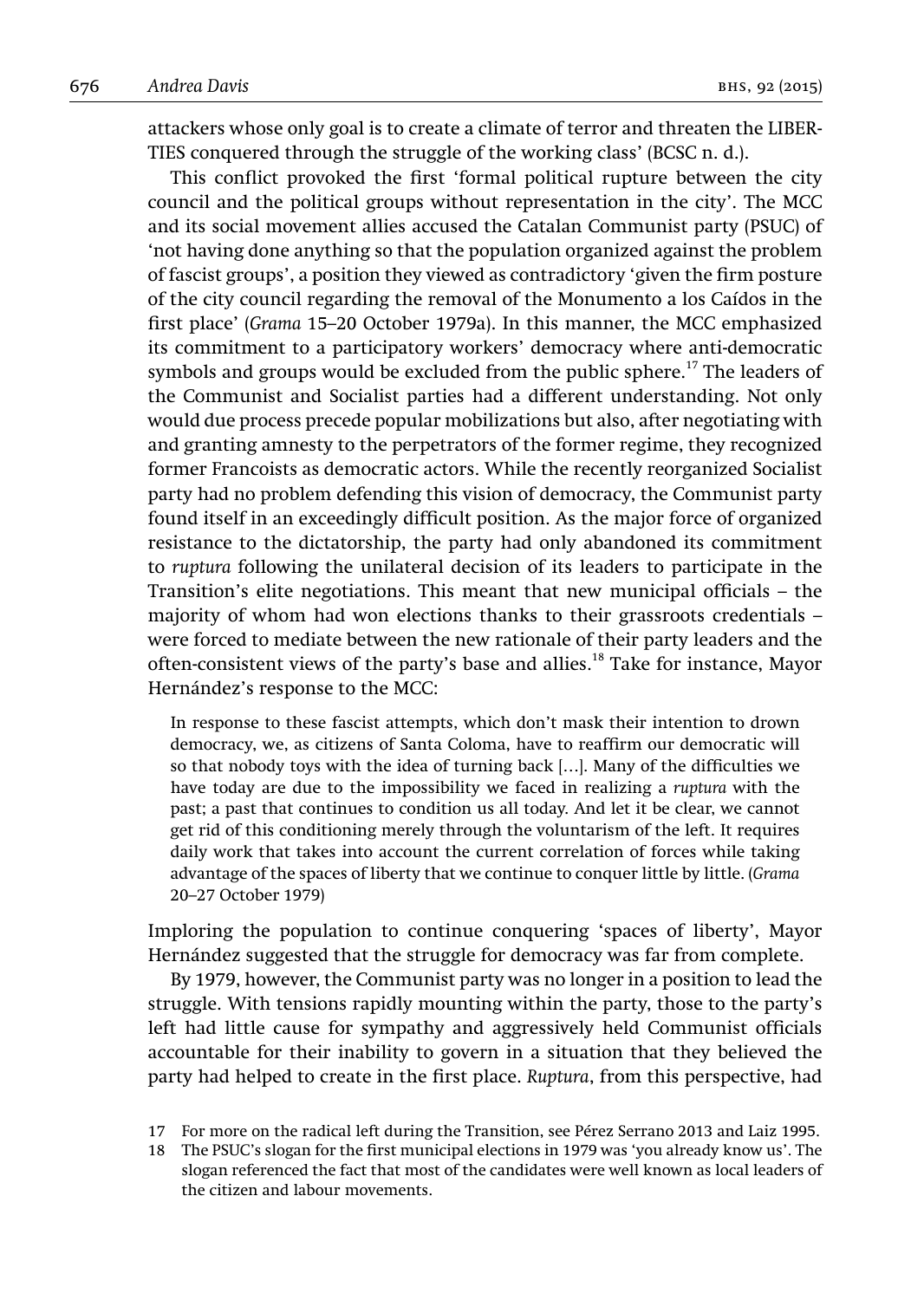only become impossible after the Communist party had decided to participate in the *reforma pactada*. These domestic tensions were only further compounded by a series of international pressures. First, with diminished faith in 'actually existing socialism' and great debate regarding the new model of Eurocommunism, it was hard to situate the Spanish and Catalan Communist parties as they transitioned to institutional politics. Second, the once powerful narrative of antifascism, historically employed to unify and mobilize the country's democratic forces, was already weakened on the international stage. Its purchase was diminishing in the Communist East at the same time that the myth of resistance was progressively undermined in the West. Finally, the Socialist party, funded and supported by an international community with clearly defned geopolitical interests, often behaved as if it were equally as interested in wiping out the Communist option to its left as confronting those to its right. $^{19}$ 

As the Communist party attempted to navigate these tensions, it rapidly became clear that they could no longer hold the left together behind a common vision of democracy. Pouncing upon the weakness, the extreme right outlined its own vision. In the days that followed the Blue March, extreme right militants argued, 'We will have neither citizen harmony nor national reconciliation so long as Marxist groups try to impose their law through terror, picket lines and coercion' (*Diario de Barcelona* 9 October 1979; *Tele/eXpres* 10 October 1979). Enraged by the city council's lawsuit and irked by Mayor Hernández's social position as priest and Communist, the extreme right began to vigorously target Santa Coloma.<sup>20</sup> Public centres, including the city hall and Communist headquarters, began to receive periodic bomb threats. Hundreds, for instance, had to be evacuated from a local clinic just as social security employees affliated with the union CCOO demanded higher wages. In a public statement, the workers from the clinic argued, 'the attack has to be interpreted as an attempt to boycott the strike' (*Correo Catalan* 7 February 1980). As the twin 'psychoses of fear and insecurity' developed within the city, Mayor Hernández's car was torched and he was again refused special police protection (*Correo Catalan* 13 February 1980).

Though the extreme right did not have an extensive presence in the Barcelona area, these acts of terror had a signifcant impact as the region's civil authorities openly tolerated the behaviour. With state institutions like the police, judiciary and civil governorship unreformed during the course of the Transition, many personnel continued to treat 'Marxists' as the internal enemy.<sup>21</sup> Some, it even

- 19 For a discussion of the geopolitical context see Garcés 2008. Also consult Sánchez Muñoz 2012 for a discussion of how the German Socialist Party (SPD) and the German Friedrich Ebert Foundation gave funding and guidance to the Spanish Socialist party (PSOE) during the Transition.
- 20 Constructed upon the ideology of 'National Catholicism', the Francoist dictatorship treated 'Marxists' as the 'anti-Spain'. As such, progressive Catholics, particularly working-class priests, were treated as a double threat to the regime and its legitimacy. As the case of Lluís Hernández reveals, many of these individuals continued to be targeted by the extreme right well into the democratic period. For more on church–state relations, see Callahan 2000.
- 21 For a discussion of Francoist ideology, especially in regard to its defnition and treatment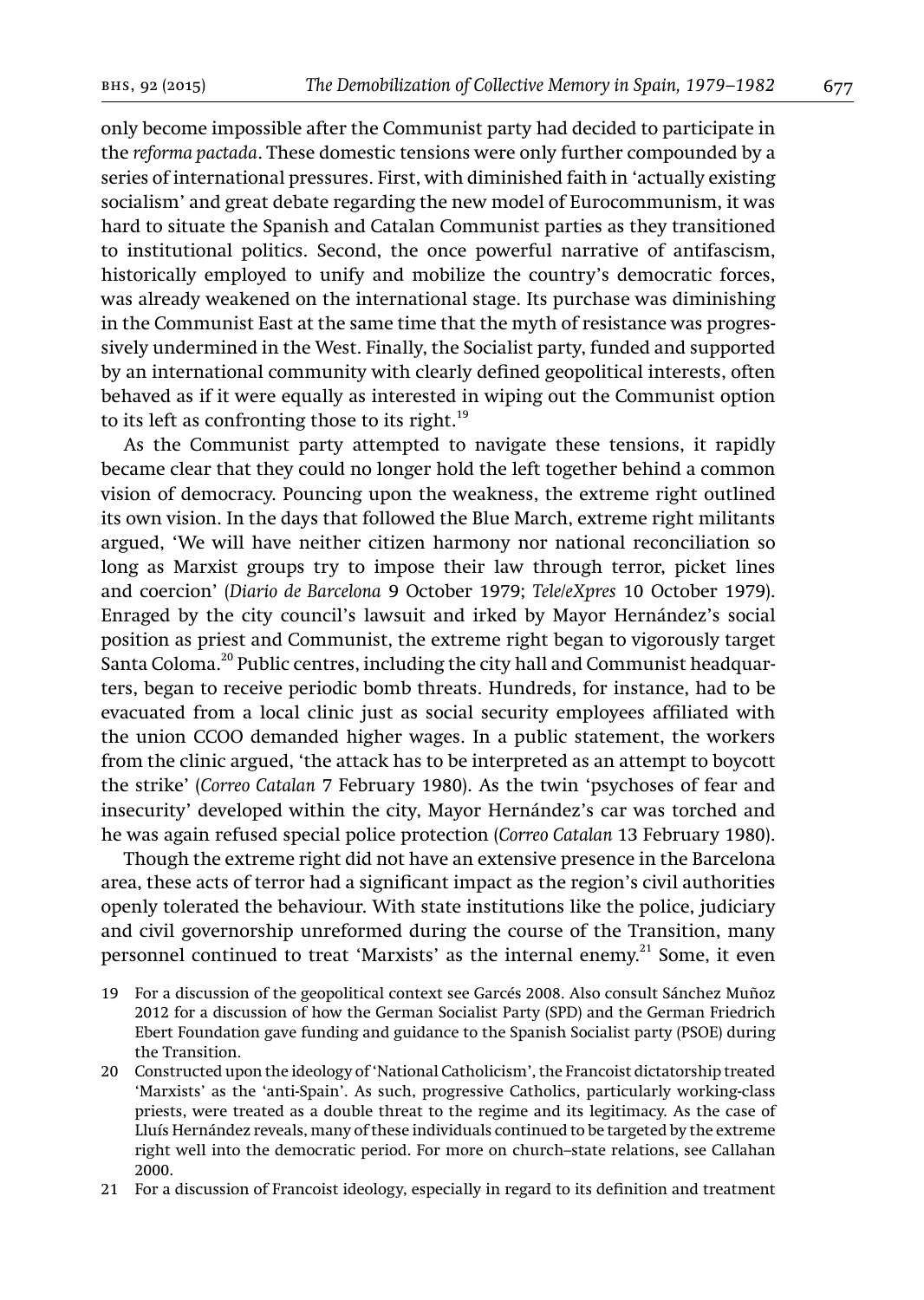seems, were eager to reassert their authority as former clandestine leaders assumed positions as elected municipal officials. $^{22}$ 

The institutional bias of the police, for example, was clearly demonstrated when they refused to protect Mayor Hernández or social movement activists at the same time that they offered special protection to the extreme right. For instance, the Fuerza Nueva militants who had been taken into custody after the Blue March were not detained during the march but only after they had freely entered the police station to denounce the 'aggression' (*Correo Catalan* 10 October 1979). While the work of local photojournalists later confrmed the identities of the Falangists and proved that they had indeed carried illegal frearms, the police released the unnamed detainees before the official report was filed alleging that no weapons were found (*Grama* 15–20 October 1979b). (In addition, the police actively prohibited the family of one of the injured left-wing activists from fling a formal complaint at the station (*Tele/eXpres* 10 October 1979)).

Judges also used their authority to create an uneven balance of hindrances and protections. In a criminal case against a Falangist charged with holding a left-wing activist at gunpoint, trial was continually suspended due to fling errors and the defendant's refusal to attend the hearings. After one of the testifying witnesses, a union leader and new Communist city councillor, suggested with exasperation that the suspensions were politically motivated, the judge called for the witnesses' expulsion. With right-wing and left-wing militants looking on and tensions in the courtroom escalating, the judge allowed two additional city councillors to mediate. While the councillors successfully mitigated the explosive situation, a few weeks later each received notice that they were being charged with acts of public disorder. Though the charges were eventually dropped and the judge was subsequently transferred to a post outside Santa Coloma, it was never publicly confrmed that the transfer was realized in accordance with a petition fled by the city council. The judge's behaviour was not offcially recognized as wrongful.

The civil governor, for his part, made it abundantly clear that not all historic narratives were welcome in the public sphere. Immediately before authorizing the Blue March, he had refused to authorize an exhibit on Francoist repression organized by Santa Coloma's anarchist collective, the Ateneo Popular Valldovina. With labour lawyers, ex-political prisoners and anti-Francoist militants slated to speak at the event, the Ateneu attempted to proceed and the police forcibly enforced the prohibition. Two days later the police detained three members of the collective, who responded by denouncing the 'arbitrariness of the governor' while publicly reaffrming their rights to associate (*Grama* 16–23 June 1979). With memories of the Blue March still fresh, when celebrations commemorating the 49th anniversary of the Second Republic were prohibited in Santa Coloma and

of internal dissent, see Richards 1998.

<sup>22</sup> Oral testimonies persistently confrm this conclusion. See, for instance, AHCONC 2002. In the 2002 interview, Bellete Donay recounts receiving visits from Santa Coloma's Francoist police chief immediately after entering the municipal government as a PSUC offcial.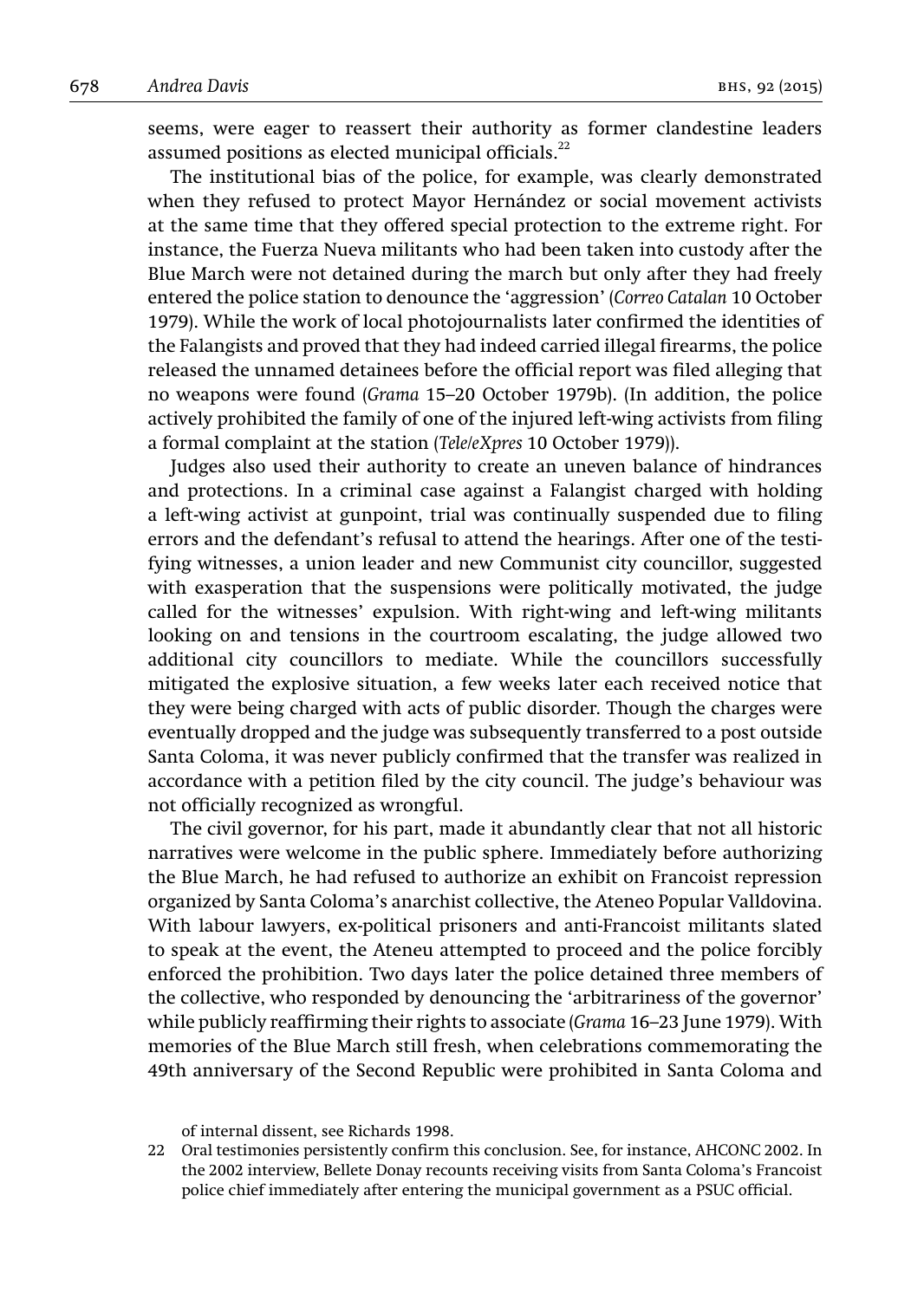all over Spain, there was little reason to continue maintaining that the modus operandi of the country's civil governors was merely arbitrary. $23$ 

Thus assured of their protected status, extreme right militants began to diversify their activities as they continued to target 'red' Santa Coloma. Following an increase in municipal taxes as the city's new democratic leaders attempted to account for previous debts and invest in much-needed infrastructure, Fuerza Nueva became the vigorous defenders of 'the interests of business owners against the "Marxist city council"' (*Periódico* 15 February 1980). Mobilizing within the area's regional business association, they organized a boycott of municipal taxes. While the mainstream media noted that the confict presented the city council with its 'gravest crisis faced to date' – one that could lead to the paralysis of the municipal government – only Josep Tordera, a local journalist, feshed out the political signifcance of the confict:

What is happening here and now is a political campaign against a left-wing city government, promoted and encouraged by those who say nothing when taxes are collected by Madrid […]. They want to drown the city government in order to criticize its ineffectiveness […]. And let's not forget that the Catalan parliamentary elections are approaching, they also look to better the poor image of the right by dumping on communists and socialists. (*Grama* 27 February 1980)

Continuing the pattern whereby the extreme right was offered institutional protections, three of the boycott's organizers, all Fuerza Nueva militants who had been detained after the Blue March, ran as candidates for the 1980 Catalan parliamentary elections. Much to the distress of local observers, their candidacy was allowed despite the open criminal charges that had been fled against them by the city council. What is more, just as the court delayed the announcement as to whether the original case would go to trial, a separate case regarding the legality of the boycott was not heard until after the Catalan parliamentary elections had been held. By that time, of course, the right had gained the maximum political beneft from the tax boycott.

#### **The Flower Bomb Affair: The Dynamics of Demobilization**

Though the Blue March was initially hailed as 'an example of what should not be allowed in a democracy', there was no systematic attempt to address the tensions that had underlined the confict or the inequalities at play during the handling of the affair. As the leaders of the institutional left did not offer guidance, leftwing municipalities were left to confront Falangist symbols, authorities and militants without national support or protections. Meanwhile, the mainstream media increasingly overlooked conficts that resulted when local actors decided to directly address these legacies. Following the lead of the country's political

<sup>23</sup> José María Belloch Puig, Civil Governor of the province of Barcelona, 1977–1980, was the frst Catalan-speaking civil governor in Catalunya since the end of the Civil War. He maintained close relations with the conservative leaders of the Catalan Generalitat and his tolerance of Catalan nationalism was a high-profle matter.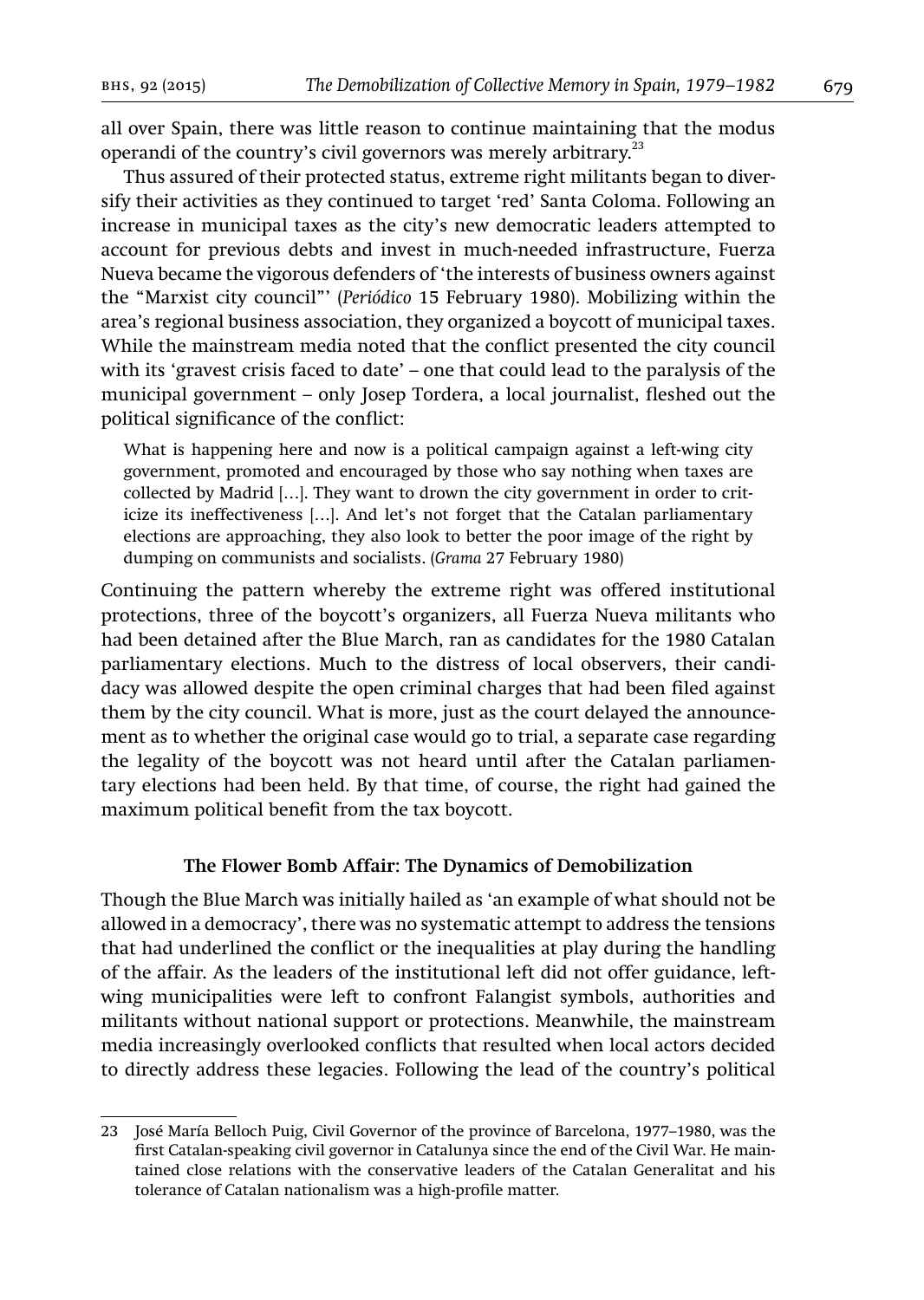elites, the mainstream media promoted consensus by presenting these conficts as matters of mere local concern.<sup>24</sup>

It is thus no coincidence that Lluís Hernández most coherently described the global signifcance of local tensions to the foreign press. A feature report on Catalan politics, published by *Le Monde Diplomatique* in September 1980, opened with this interview:

It is good and simple we don't have anything. Nothing more than cracked constructions where thousands of men, who are often sick, wait for problematic employment [...]. When we entered the municipal government last year we found a debt of 400 million pesetas […] the help offered by the State does not represent more than 7% of our budget […] meanwhile offcial banks refuse to give us loans while private banks don't trust left-wing municipalities […] the Civil Guard sabotages the majority of our initiatives, actively or passively, and the police don't guarantee public order […]. PSUC headquarters have been looted and my car burnt: those responsible have not been identifed. Neither have those who tore down the new street signs where the names of the heroes of the Catalan Resistance were placed; when we took down the monument to the dead, erected in memory of the fascists, I received death threats; the police abstained from protecting me. Even graver, anarchists and members of the extreme left suspected of terrorist activities, have been detained without proof […] The parties of the left don't protest […] they fear breaking the consensus put in place by the Moncloa pacts of 1977. (*Grama* 18 September 1980)<sup>25</sup>

At the same time that the leaders of the institutional left feared breaking 'consensus', conservatives colluded with the mainstream media and the country's civil authorities to discredit the grassroots narrative that the left had popularly conquered democracy. As an elite narrative legitimizing Spanish democracy was consolidated, collective memory was demobilized.

Another scandal in Santa Coloma illustrates the process. On the morning of 18 October 1980 Mayor Hernández reported having received a package that he feared might contain a bomb. The national police sent their explosive experts to investigate later that day and 'deactivated' the package by exploding it in the central sports centre as the city came to life with the return of students and workers in the evening. Reporting back to the city councillors, the experts explained that had the package been opened in a city council meeting, none would have survived the force of the explosion.

To avoid the organizational missteps of the Blue March, the city councillors organized a unitary antifascist demonstration for 20 October to signal that

- 24 For more on the role of the press during the Transition, see Castro Torres 2010 and Quirosa-Cheyrouze y Muñoz, 2009. In 1981 Campo Vidal argued that the mainstream media became increasingly conservative, particularly in response to the internal conficts that consumed the Catalan Communist party (PSUC). By 1982 many progressive and local media outlets were shut down as the press was modernized around newspaper giants like *El País*.
- 25 Excerpts from the 18 September 1980 interview with Hernández were later translated into Spanish and published in Santa Coloma's local newspaper. While the original report featured interviews of major leaders of the right and the left, as well as important public intellectuals, the interview with Hernández was heavily cited and placed at the forefront of the article.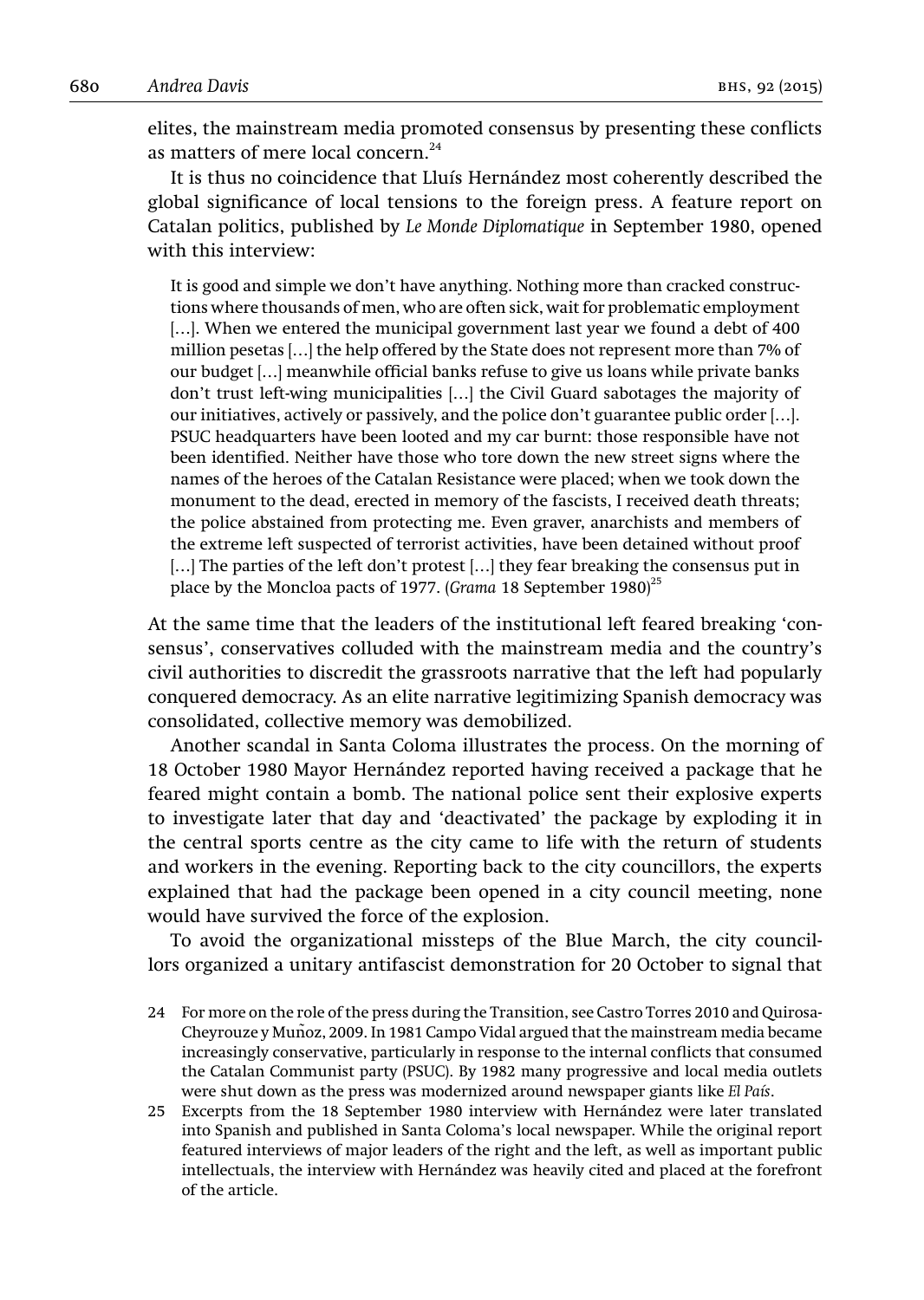the popular forces of the left had conquered democracy and would continue to mobilize in its defence. On that day close to fve thousand people attended, including six left-wing mayors from Barcelona's industrial belt, who stood in solidarity with Santa Coloma's city councillors at the head of the demonstration. Speakers described fascist groups as threats to democracy and left-wing municipal governments as an announcement was made that the major political elites of the region, including Jordi Pujol (the conservative nationalist president of the Generalitat) extended their offcial support to the anti-fascist proceedings. With demonstrators chanting, 'It is the fascists who are the terrorists', the oft-repeated notion that the extreme left posed the sole threat to democratization was publicly countered (*Vanguardia* 21 October 1980).

Two days later, to the surprise of all in Santa Coloma, the major newspaper *El Periódico* announced that the package had never contained a bomb, but artifcial fowers. According to the article, a former parishioner, from when the mayor had served as a missionary in Ecuador, had sent the package to express her condolences following the recent passing of Hernández's mother. 'This information, facilitated to *El Periódico* by police and judicial sources', the article confrmed, 'is supported by the urgent police report, made by specialists after exploding the package'. Suggesting that municipal offcials had organized the demonstration in bad faith, the article concluded by noting a 'strong discomfort in the Generalitat', especially President Pujol's distress regarding the public announcement that he had 'adhered to the demonstration and condemned the threat'. After negating the alleged adherence, President Pujol set the tone for the scandal that followed. He denounced the demonstration for 'irresponsibly generating a psychosis of terrorism' (*Periódico* 22 October 1980).

Though the mainstream media argued that the 'explosive experts were confused' and 'Lluis Hernández did not believe the police', there was no further discussion of either the 'confused' or incredulous behaviour (*Periódico* 8 November 1980). Rather, attention was focused on the signifcance of the antifascist demonstration. Even the most generous of editorials, which recognized that Mayor Hernández had received constant threats thanks to his 'double social position as priest and communist, not to mention his popular charisma in a working class municipality with infnite problems', concluded that the demonstration was no more than a 'political manipulation of solidarity' (*Mundo Diario* 23 October 1980). More critical accounts directly attacked Hernández's 'double social position'. Though it had been popularly acknowledged that the collaboration between Christians and Communists had helped Spanish society overcome one of its most deeply rooted obstacles to democratization, with democratization almost complete and transformative politics out of fashion internationally, conservative commentators took the opportunity to openly ridicule the alliance. In the words of one such commentator, 'Due to the fervent plurality of his [Mayor Hernández's] profession, the case resonated, touching communist congregants on the one hand and Catholic militants on the other so that in little time fve or six-thousand people gathered to demonstrate against terrorism', in what the editorialist went on to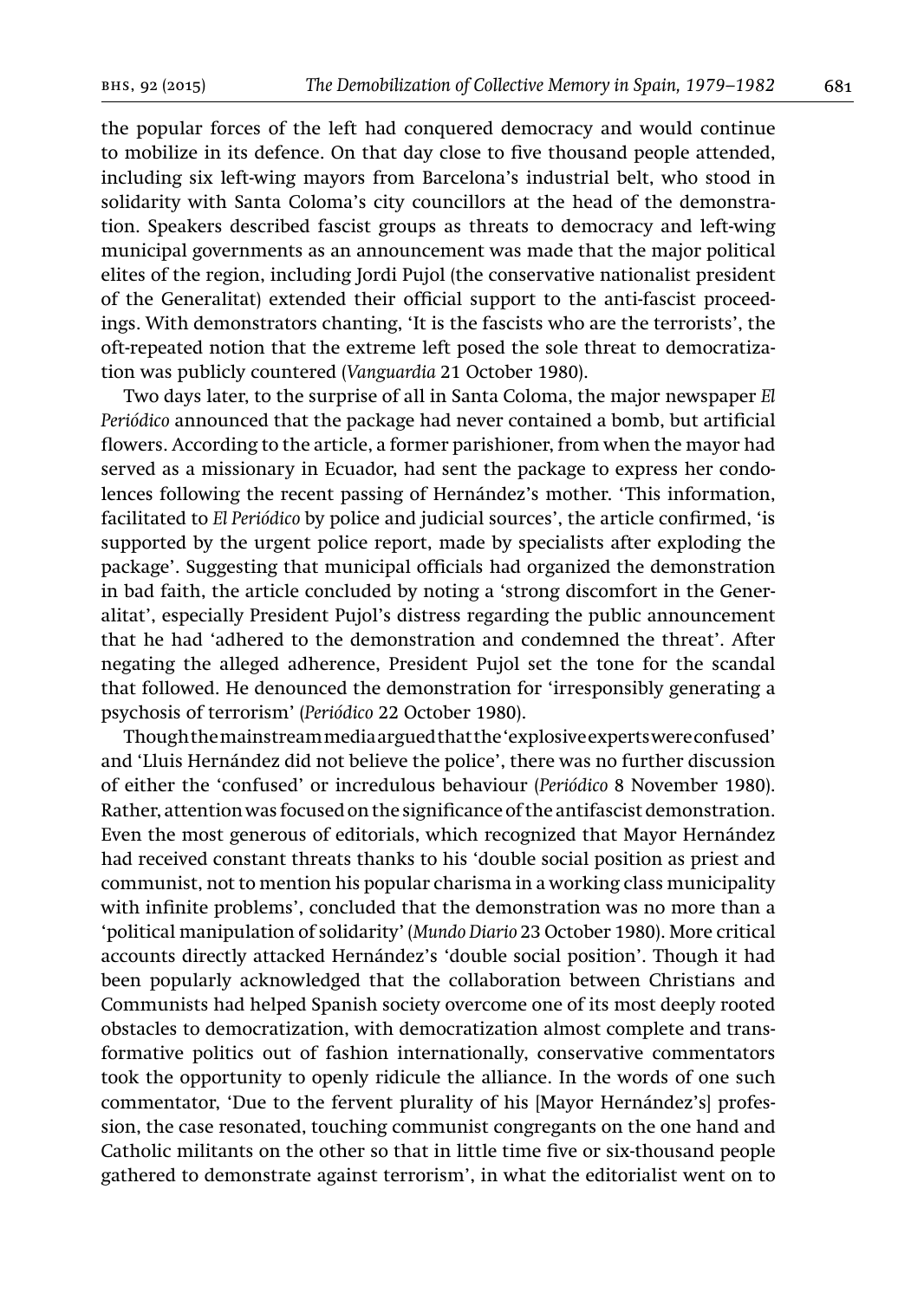describe as an 'ecclesiastical–Marxist–municipal–foral' debacle (*Avui* 24 October 1980).<sup>26</sup> Though few editorialists directly mocked protestors in this manner, most agreed that their participation at the event only provided evidence for the scope of Communist manipulation.

As embarrassment grew in the city, the MCC demanded an explanation from the Communists, while the Socialists alleged that the whole event had been 'staged to improve the image of the municipal government with Lluís Hernández at its head' (*Tele/eXpres* 23 October 1980). As the minority group in the municipal coalition, the Socialists had much to gain from the scandal. They thus echoed the mainstream media and argued that the demonstration was an 'indignant manipulation of public opinion' (*Grama* 6 November 1980a).

With criticism of the Communists mounting on all sides, no efforts were made to contextualize the officials' behaviour. Little emphasis, for example, was placed on the fact that the police had never presented an official report to the city's officials. Rather, they had only returned in the hours immediately preceding the demonstration to suggest that the package might not have contained a bomb. As it was common for the police to create confusion in order to disrupt popular demonstrations, it is no surprise that Mayor Hernández and Enrique Bellete, the two offcials contacted, ignored the unoffcial report. What is more, we know from oral testimonies that relations between these offcials and the police were already tense. This was particularly so in the case of Bellete who, as the city's Lieutenant Governor, had modestly reformed the urban force by demoting twenty policemen who were known Falangists and former Blue Division Volunteers to positions without frearms (AHCONC 2002).

Just as this additional context helps put the behaviour of the Communist offcials into perspective, drawing attention to the sequence of events casts doubt on the civil authorities' alleged 'confusion'. Though Mayor Hernández did not alert the public to his initial suspicion, the police explicitly made a public spectacle of the package. While research remains to be done, it is worth seriously considering a critique that was only voiced in the local Communist press. As one offcial wrote, 'If the citizens of this country have a psychosis of terrorism it is in part thanks to the dozens of shoe boxes, backpacks and packages that the police explode in full public view that later turn out to have been inoffensive' (*PSUC Informa Sta. Coloma* November 1980).

The timing and distribution of the police report warrant similar suspicions. Only after the media had covered the resounding success of the antifascist demonstration did the civil governor distribute the 'urgent report' directly to *El Periódico* and the conservative leaders of the Generalitat for comment. With the

<sup>26</sup> The editorialist here mocks Alfonso Comin's renowned *Cristianos en el partido, Comunistas en la Iglesia* (1977). Comín, a leader of PSUC and member of the PCE's central committee, published the 1977 collection of texts to explain the internal reform of the Spanish and Catalan Communist parties vis-à-vis the 'Christian question'. In an interview conducted by the author with Lluís Hernández on 20 October 2011, Hernández confrmed that he had sought personal guidance from Comín, who convinced him that Christians could help rejuvenate and democratize the Communist party from within.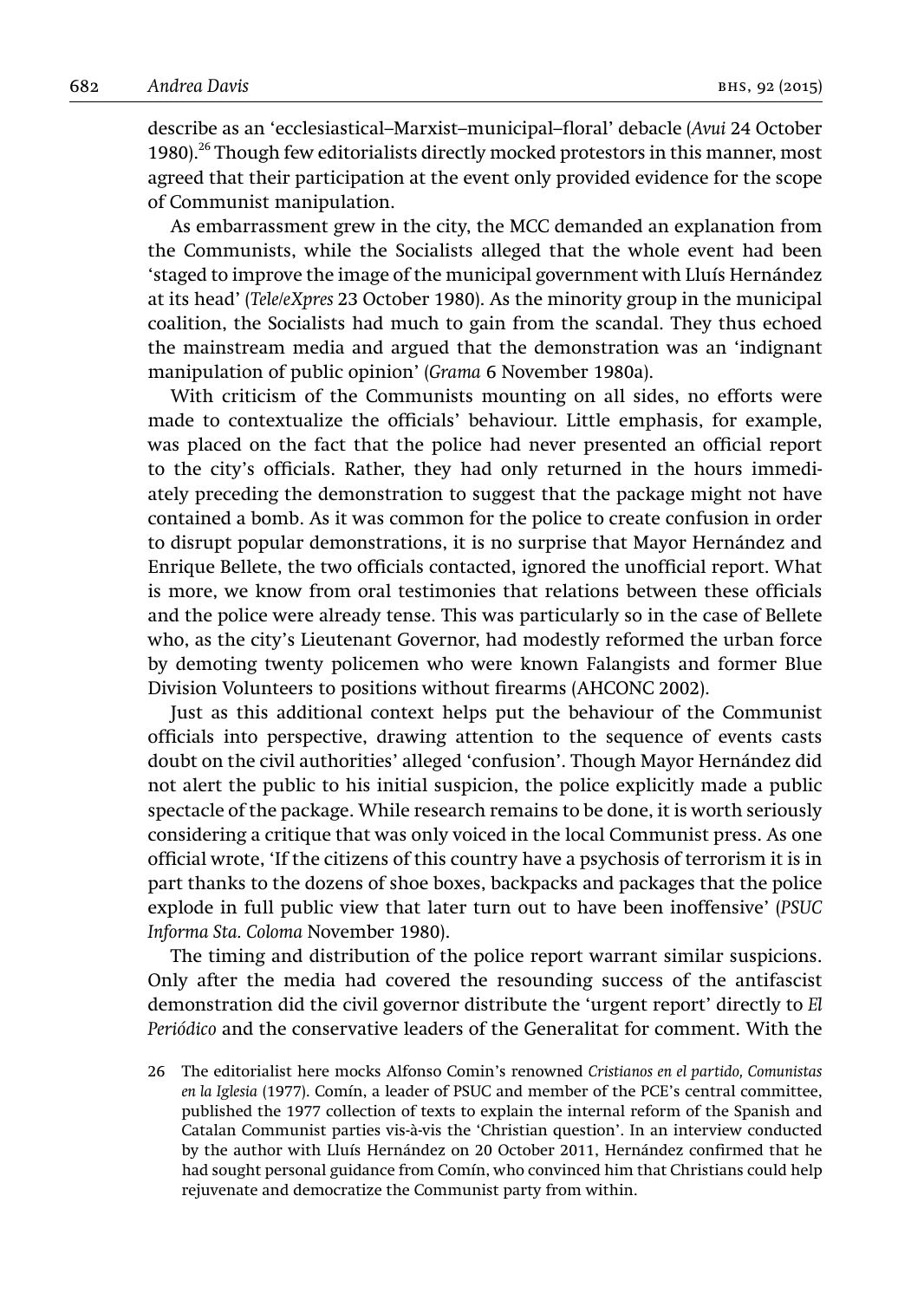mainstream media itself complicit, it is no surprise that the relay of information was not questioned. What is more, as the Communist party was consumed by internal struggle, it is no surprise that there was no partisan voice willing to draw the public's attention to the obvious conclusion that the Communist offcials had been set up.

More concerning than the political embarrassment, however, was the fact that the media scandal defected attention away from the truly scandalous aspect of the affair. Left-wing offcials had no reason to trust civil authorities and, as local journalists from Santa Coloma reiterated, 'fascist terrorism' was no 'joke' (*Grama*  6 November 1980b). As recent research on political violence reveals, there was no 'psychosis of terrorism' in Spain (see Baby 2012 and Sánchez Soler 2010). Equally as signifcant, the media defection undermined the objectives of protestors who marshalled the discourse of anti-fascism. With seven left-wing mayors in one of the 'reddest' areas of the country personally implicated, it was all but assured that the scandal's message would be effectively communicated: the left's popular conquest and defence of democracy against its extreme right detractors was not an appropriate founding narrative for Spain's new democracy.

# **The Attempted Coup: Accommodating to the Democratic Settlement Negotiated**

With anti-fascism discredited, an elite narrative of democratization was effortlessly consolidated following the attempted coup of 23 February 1981. On that day Lieutenant Colonel Tejero held the Congress of Deputies hostage in Madrid and sectors of the army rolled tanks down the boulevards of Valencia. As these coup plots were realized in unison, King Juan Carlos appeared on television to calmly express his support for elected offcials. While the king's commitment to democracy had not yet been tested, following the coup's failure the mainstream media hailed the monarchy as democracy's true guarantor, thus completing the narrative of a model Transition crafted by prudent political elites.

In Santa Coloma, local journalists immediately expressed their concerns regarding the civic implications of this new narrative.

We live in a country in which the maintenance of democracy depends as much on an institution such as the monarchy, as the capacity of workers and citizens to respond and defend a political system that they consider their own. It is clear today more than ever that we have to work to defend democratic institutions. The fgure of the king should be considered important given the context of the current situation. But maybe we should also reflect on the limits of the democratic culture and habits that he alone is able to generate with his actions. (*Grama* 2 March 1981)

These concerns were especially poignant given the particular experience of the attempted coup in Santa Coloma.

During the attempted coup, Santa Coloma's city councillors congregated to make preparations as extreme right militants returned to the city to create terror.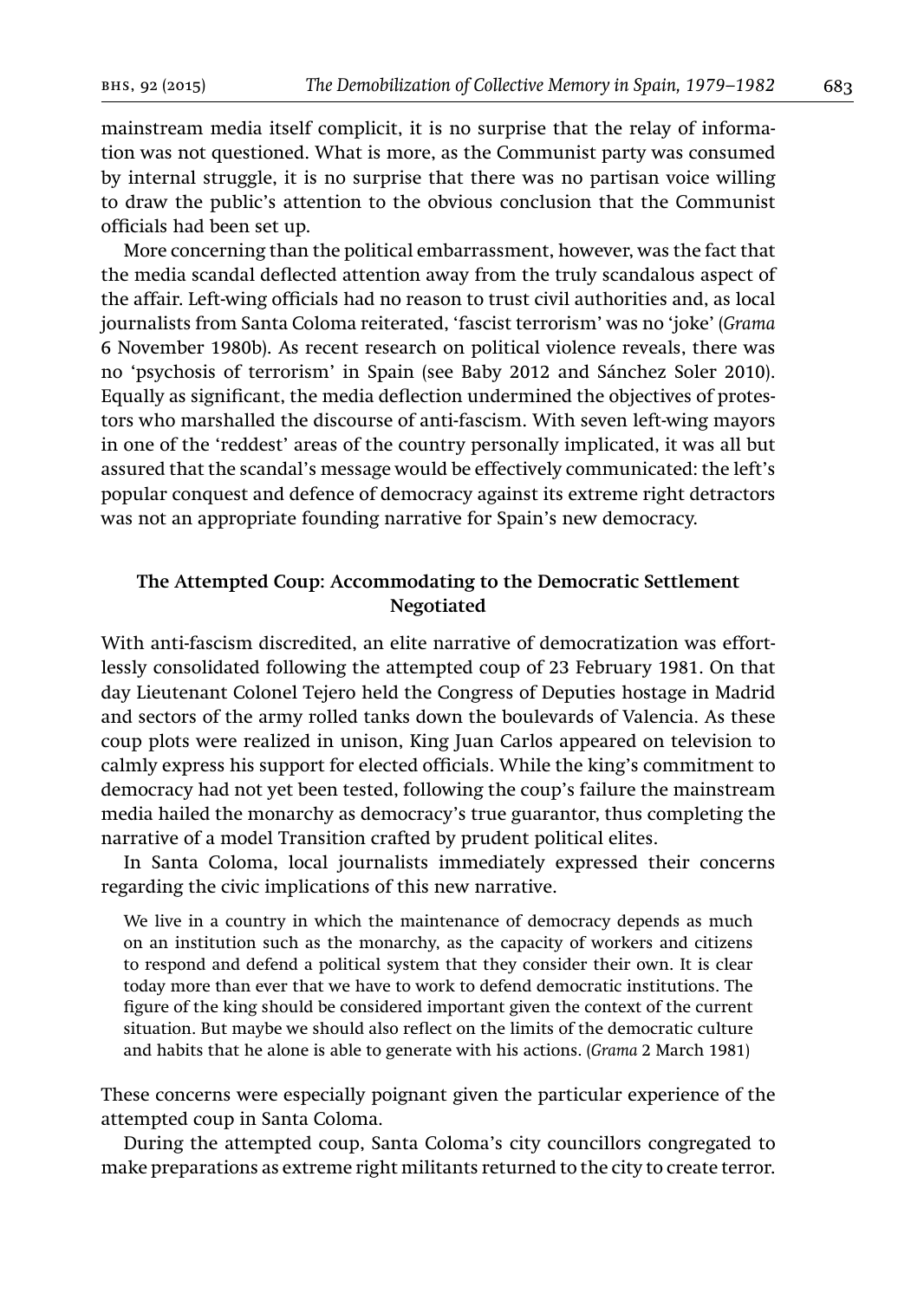Armed with machine guns they targeted the lit conference room where they assumed the city councillors had gathered. According to local journalists, the shooting 'could have resulted in a slaughterhouse' (*Periódico* 25 February 1981). While it was unclear whether the event was part of a plot or a mere act of opportunism, the mainstream media immediately passed over the incident in Santa Coloma as 'isolated and without consequence' (*Vanguardia* 25 February 1981). Enraged, the city councillors responded by expressing their 'indignation that little attention had been paid to reports made by those who – with both time and conviction – had warned of the dangers of a political regression' (ASC 1981, 24 February). The city councillors thus countered the elite narrative of democracy as it took hold. Rather than view the failure of the coup as a testament to the fortitude of democratic institutions and personnel, they suggested that its realization refected the structural inequalities of the democratic settlement negotiated.

The left, however, no longer had the mobilizing capacity to pressure for a renegotiation. Though PSUC leaders proposed a demonstration to 'energetically denounce the aggression against our city hall', which they interpreted as an 'attack against the city's symbol of democracy and pluralism', the city's population rejected the proposal following the disenchanting experience of the flower bomb affair (*El Correo Catalan* 4 March 1981).<sup>27</sup> What is more, though there were unitary demonstrations against the attempted coup in other parts of the country, in Catalunya the presidents of the Generalitat and the Catalan Parliament explicitly discouraged mobilizations. Instead people protested individually by not going to work and local leaders and activists spent the month of March formulating a series of futile petitions and motions.

As the civil governor had nothing to report almost a full month after the shooting, local journalists pursued their own investigations and interviewed Fuerza Nueva militants. Two parliamentarians from Santa Coloma brought the discussion to the Catalan Parliament. They asked what the autonomous government had done to clarify the events and what measures it planned to adopt to assure that such 'terrorist acts, which threaten both citizen security and democratic institutions, do not continue to occur' (*Grama* 17 March 1981). A week later a letter was sent to the central government. Signed by citizens and the major political parties and unions active within Santa Coloma, the letter confrmed the city's 'support for democracy and its institutions', while demanding that the 'full weight of the law fall upon those responsible for the threats' (*Grama* 24 March 1981).

The authorities, however, never definitively identified the individuals responsible for the shooting in Santa Coloma. What is more, in the months that followed the attempted coup, a bus with waving Spanish and Falangist fags made weekly trips to the city and uniformed militants shouted 'long live Tejero, get out

<sup>27</sup> The attempted coup coincided with the early stages of the PSUC's internal division. While the division created a great deal of activity and *mobilization* in the Barcelona metropolitan area, these mobilizations pitted the various sectors of the Communist party against each other rather than against the right.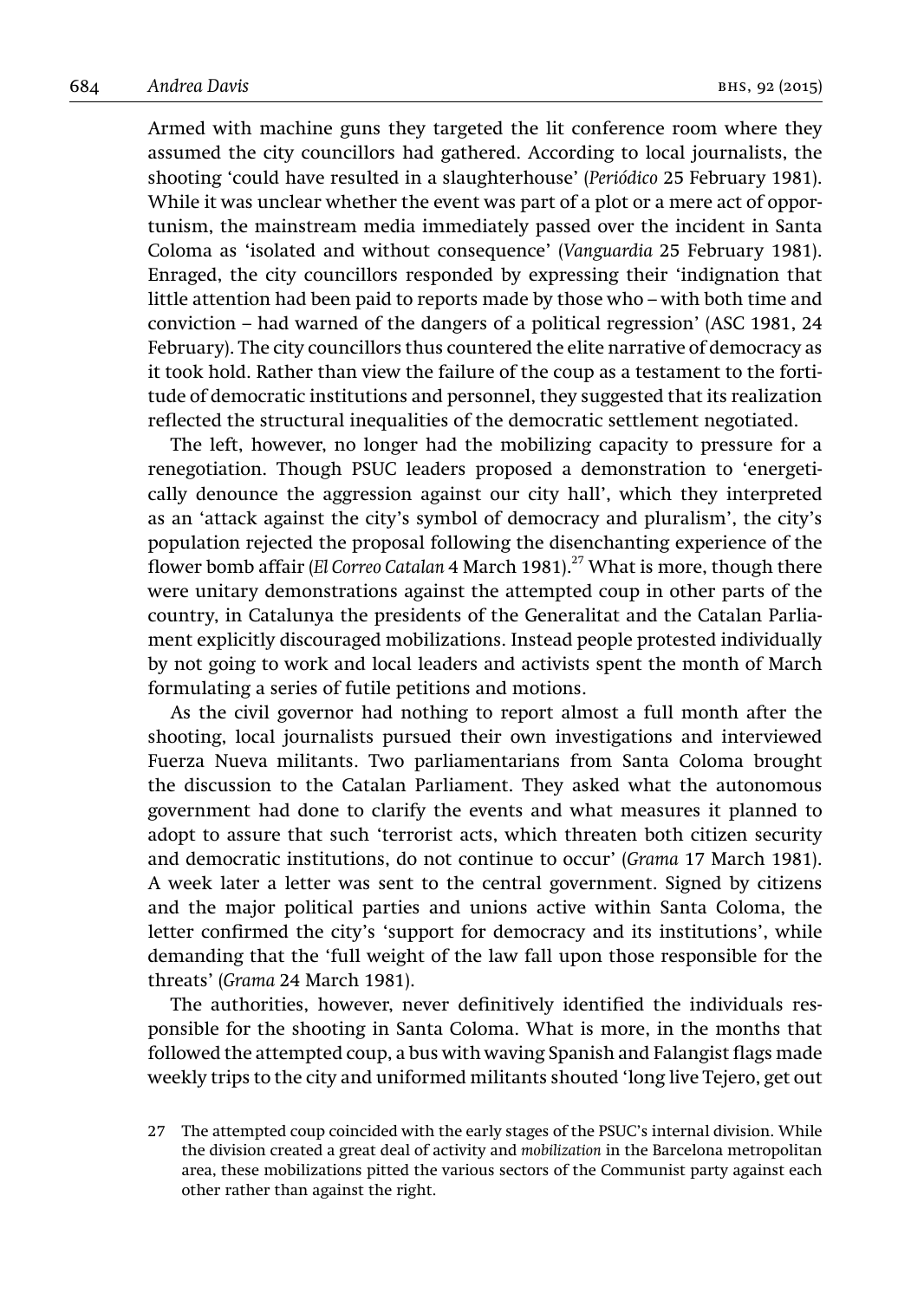Communists' from its windows (*Grama* 27 April 1981). Though the attempted coup had been offcially denounced and there was a constitutional ban on paramilitary association, the authorities never intervened. The mainstream media, for its part, gave Fuerza Nueva militants ample opportunity to represent themselves to the larger public. 'We do not provoke, rather we promote our agenda like other recognized political parties […] it is not true that Fuerza Nueva or any of its militants machine-gunned the city hall' (*Correo Catalan* 12 May 1981).

Whether or not Fuerza Nueva was responsible for the events or comparable to other political parties, they were able to open an offce in Santa Coloma in April 1982 and Francisco Villora, 'the only right wing militant to openly show his face' in the city, founded a radio station and a magazine (*Grama* 9 October 1980). Frustrated by this 'intolerable ascent of the local right', a reduced number of leftwing activists responded by painting Santa Coloma with graffti messages calling for the illegalization of Fuerza Nueva and its expulsion from the city (*Grama* 9–16 April 1982). The extreme right, in turn, responded by painting the façade of the city hall, the local offices of the union CCOO, and the homes of several journalists blue. As another battle over public space ensued, one journalist analysed the situation while explicitly comparing the 'graffti war' to the 1979 Blue March (*Grama* 2–9 April 1982).

It is possible that the only objective behind the increasing presence of the extreme right, which nourishes its rank and fle with morally dubious elements in the working class outskirts, is to create an atmosphere of discomfort. In this manner the candidate they propose, who offers 'order and an iron fst', will seem necessary given the state that they previously dedicated themselves to creating in the frst place. It is possible that in the coming months the central square of the city will again have Sunday confrontations, dialectic or more 'expressive'. (*Grama* 9–16 April 1982)

In response to this palpable increase in tensions, the civil governor fnally intervened. He sent three of the national police to personally protect Francisco Villora despite the fact that the graffti war 'affected the establishments of the right no more than it affected the entities of the left'. While local journalists noted the contrast between 'the perfect protection given to the local leader of the right' and the 'utter lack of protection offered to other people and entities that have been threatened', their observations only merited a summary notice on page thirteen of the local newspaper (*Grama* 23–30 April 1982). Local journalists, it seems, had been disabused of the hope that an outraged front-page exposition might draw the attention of the mainstream media. Similarly discouraged, activists and officials did not respond by organizing a demonstration or calling for the civil governor's resignation. As this spectacular decrease in popular outrage and protest demonstrates, grassroots actors were coerced into dropping the memory and legacy of the dictatorship from the popular agenda.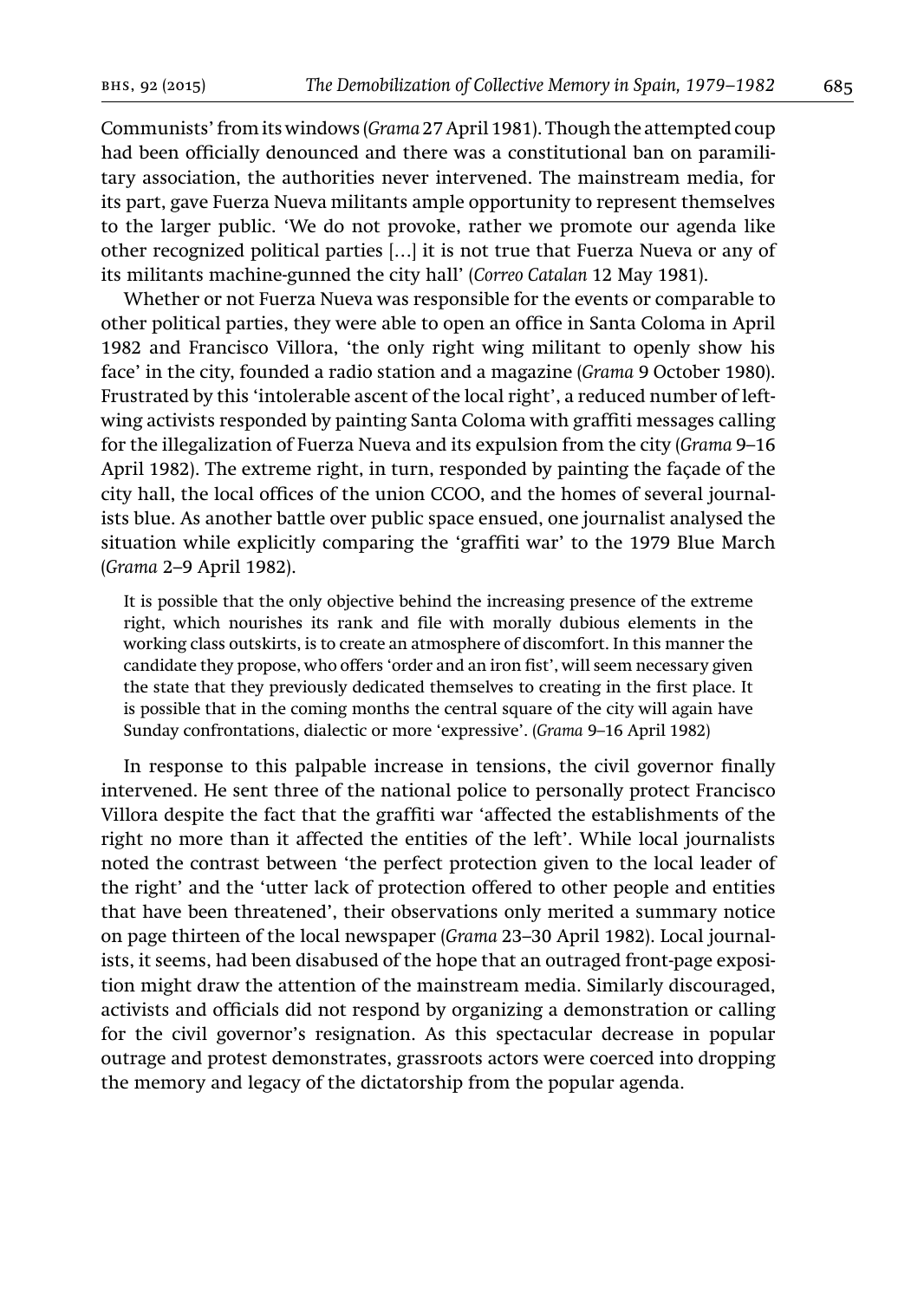## **Conclusion**

In this article I have argued that the 'pact of silence' interpretation overestimates the consensual nature of the Transition. As much of the cultural studies literature and recent contributions to the historical literature have established, the interpretation fails to recognize that there was an atmosphere of 'openness and possibility' that allowed 'a range of fragmented and contradictory stories' to 'burst forth as democracy fowered' (Graham 2012: 138 and Richards 2013: 281). Moving beyond the recent explanation that this atmosphere was broken 'by the brute force explosion of the past in the form of the attempted military coup of February 1981', this article has demonstrated that small groups of Falangist militants and like-minded civil authorities thwarted organized attempts to remember and confront the legacy of the dictatorship at the local level (Graham 2012: 138). Though activists and municipal offcials called for the illegalization of extreme right groups and the adaptation of the forces of public order, media and political elites muted their voices, ultimately delegitimizing the grassroots narrative of the popular conquest and defence of democracy. As an elite narrative, legitimizing Spanish democracy was consolidated, grassroots activists were left disenchanted and divided, and the local networks where collective memories were articulated were demobilized. Silence was not at the root of the Transition, but a consequence that resulted from its elite negotiation and enforcement.

#### **Works Cited**

# *Archival Material*

#### *Arxiu Administratiu de la Ajuntament de Santa Coloma de Gramenet (ASC)*

ASC 1977, 5 March. Muñoz Blaya, Blas, 'Bando', ASC, *Mutilats i Vídues de Guerra*.

- 1979a, 24 May. Padilla Camacho, Rosario. 'Solicitud #100', ASC, *Mutilats i Vídues de Guerra*.
- 1979b, 25 May. 'Propuesta sobre Monumento a Los Caídos', ASC, *Libro de actas del ayuntamiento pleno*.
- 1979c, 27 July. 'Escrito del Moviment Comunista de Catalunya', ASC, *Libro de actas del ayuntamiento pleno*.
- 1979d, 9 October. 'Pleno extraordinario y urgente', ASC, *Libro de actas del ayuntamiento pleno*, 9 October.
- 1981, 24 February. 'Pleno Urgente y Extraordinario'. ASC, *Libro de actas del ayuntamiento pleno*.

#### *Arxiu Historic de CCOO de Catalunya (AHCONC)*

- AHCONC 2002. Enrique Bellete Donay interview by José Manuel Hidalgo Ramírez. Colección Biografas Obreras, March–July.
- 2011. Lluis Hernández interview by the author, 20 October.

#### *Biblioteca Central de Santa Coloma de Gramenet (BCSC)*

BCSC n. d. AOA, OCE(BR), CCOO, MCC, PTC, PC(m-l), UGT, n. d. 'Llamamiento e información al pueblo de Santa Coloma', BCSC, Colección Local, Volanderos.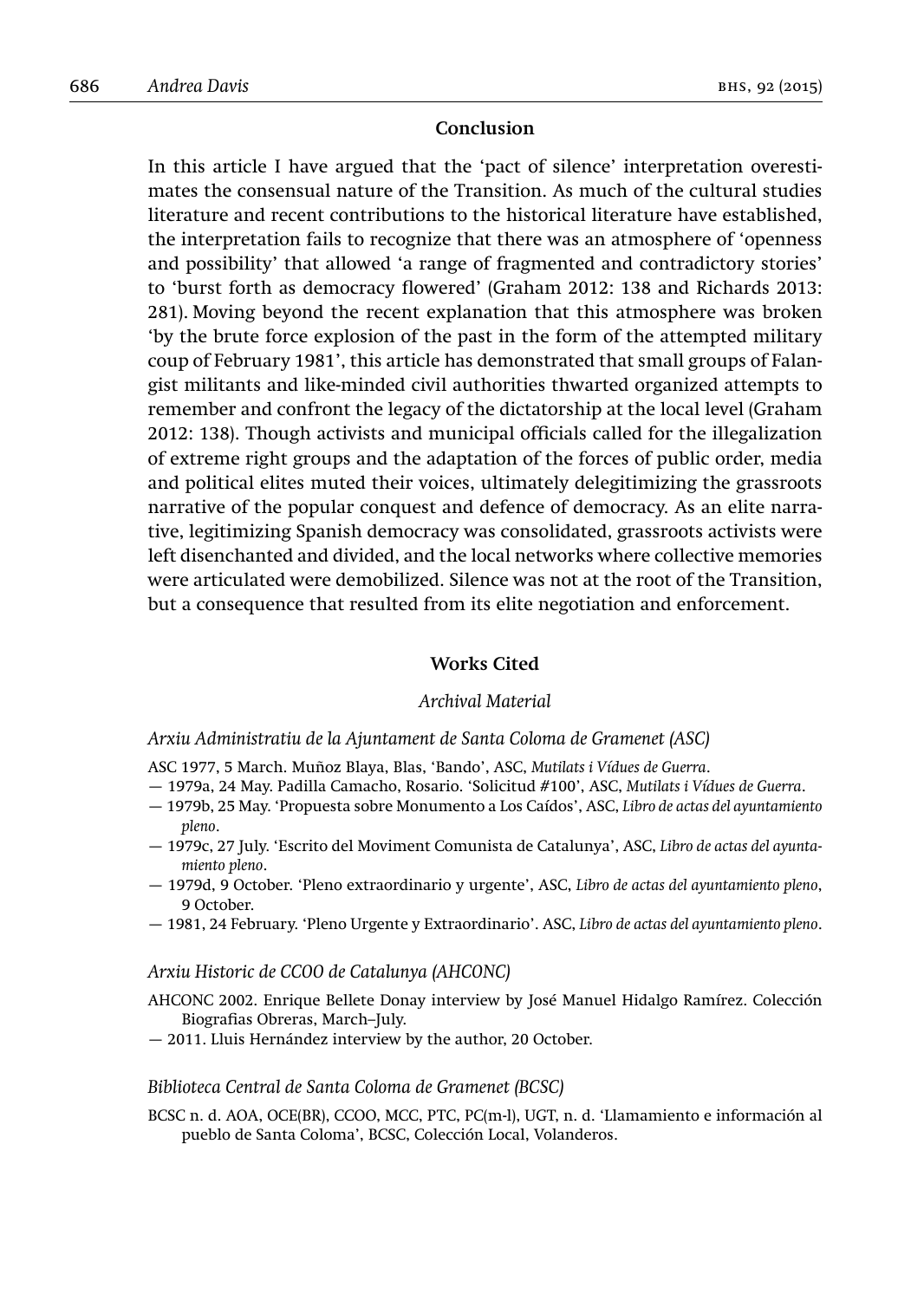#### *Periodicals*

*Avui* 1980, 24 October. Doctor Scopius, 'Les bombes forals'.

*El Correo Catalan* 1979, 10 October. 'Los detenidos, en libertad'.

- 1980, 7 February. 'Racha de falsas amenazas de bomba en centros cívicos y políticos'.
- 1980, 13 February. 'Queman el coche del alcalde'.
- 1981, 4 March. 'Protesta por los atentados fascistas'.
- 1981, 12 May. 'El autobús que utilizan los ultraderechistas es de Fuerza Nueva local'.
- *El Diario de Barcelona* 1979, 3 October. 'El ayuntamiento desaprueba al Gobierno Civil'.
- 1979, 9 October. 'Versiones del alcalde y de FE y JONS'.

*Grama* 1978, December. 'Rosario perdió, con su marido, la guerra'.

- 1979, 9–16 June. 'El alcalde amenazado de muerte'.
- 1979, 16–23 June. 'El acto contra la represión acabó con tres detenciones'.
- 1979a, 15–20 October. 'Duras críticas al Ayuntamiento'.
- 1979b, 15–20 October. 'Habla el alcalde: "La culpa es del gobernador"'.
- 1979, 20–27 October. Lluís Hernández, 'Política de Realidades'.
- 1980, 27 February. Josep Tordera, 'Revuelta de los "botiguers"'.
- 1980, 18 September. 'Lluis Hernández, en "Le Monde Diplomatique"'.
- 1980, 9 October. 'Paco Villora, presidente de la Unión Patronal: el único de derechas que da la cara'.
- 1980a, 6 November 'Interrogantes explosivos', Editorial Board.
- 1980b, 6 November. 'Rueda de opiniones sobre la bomba'.
- 1981, 2 March. '…Y llevan armas'.
- 1981, 17 March. 'Los diputados colomenses pedirán datos sobre el ametrallamiento'.
- 1981, 24 March. 'Piden la captura de los francotiradores del 23–F'.
- 1981, 27 April. 'Los "fachas", cada sábado'.
- 1982, 2–9 April. 'Pintadas contra Fuerza Nueva'.
- 1982, 9–16 April. 'La irresistible ascensión de la derecha local'.
- 1982, 23–30 April. 'Protección policial para Francisco Villora'.

*Mundo Diario* 1979, 10 October. 'Una tolerancia incomprensible'. Editorial Board.

- 1980, 23 October. '"Boomerang" en la historia de una bomba'. Editorial Board.
- *El País* 1978, 11 November. 'Villarobledo quiere que se reconozca a sus muertos republicanos de la guerra'.
- *El Periódico* 1979, 9 October. 'El Gobernador prohíbe los actos falangistas'.
- 1980, 15 February. 'Los "botiguers" proponen el boicot a la subida de tasas en Santa Coloma: Fuerza Nueva asesora a los comerciantes'.
- 1980, 22 October. 'El atentado contra el alcalde de Santa Coloma no existió'.
- 1980, 8 November. 'Luís Hernández no creyó a la policía'.
- 1981, 25 February. 'Los consistorios condenan por unanimidad el intento golpista'.

*PSUC Informa Sta. Coloma* 1980, November. Chema Corral, 'La policía se contradice'.

*Tele/eXpres* 1979, 8 October. 'Disparos en acto falangista en Santa Coloma de Gramenet'.

- 1979, 10 October. 'Los sucesos de Santa Coloma, al Congreso'.
- 1980, 23 October. 'Paquete que recibió el alcalde de Santa Coloma no era bomba'.
- *La Vanguardia* 1980, 21 October. 'Santa Coloma: multitudinaria manifestación contra el terrorismo'.
- 1981, 25 February. 'Ametrallado el Ayuntamiento de Santa Coloma'.

### *Printed Sources*

Candel, Francisco, 1964. *Els altres catalans* (Barcelona: Edicions 62). Campo Vidal, Manuel, 1981. *PSUC y el Eurocomunismo* (Barcelona: Grijalbo, D. L.). Comín, Alfonso, 1977. *Cristianos en el partido, Comunistas en la Iglesia* (Barcelona; Laia).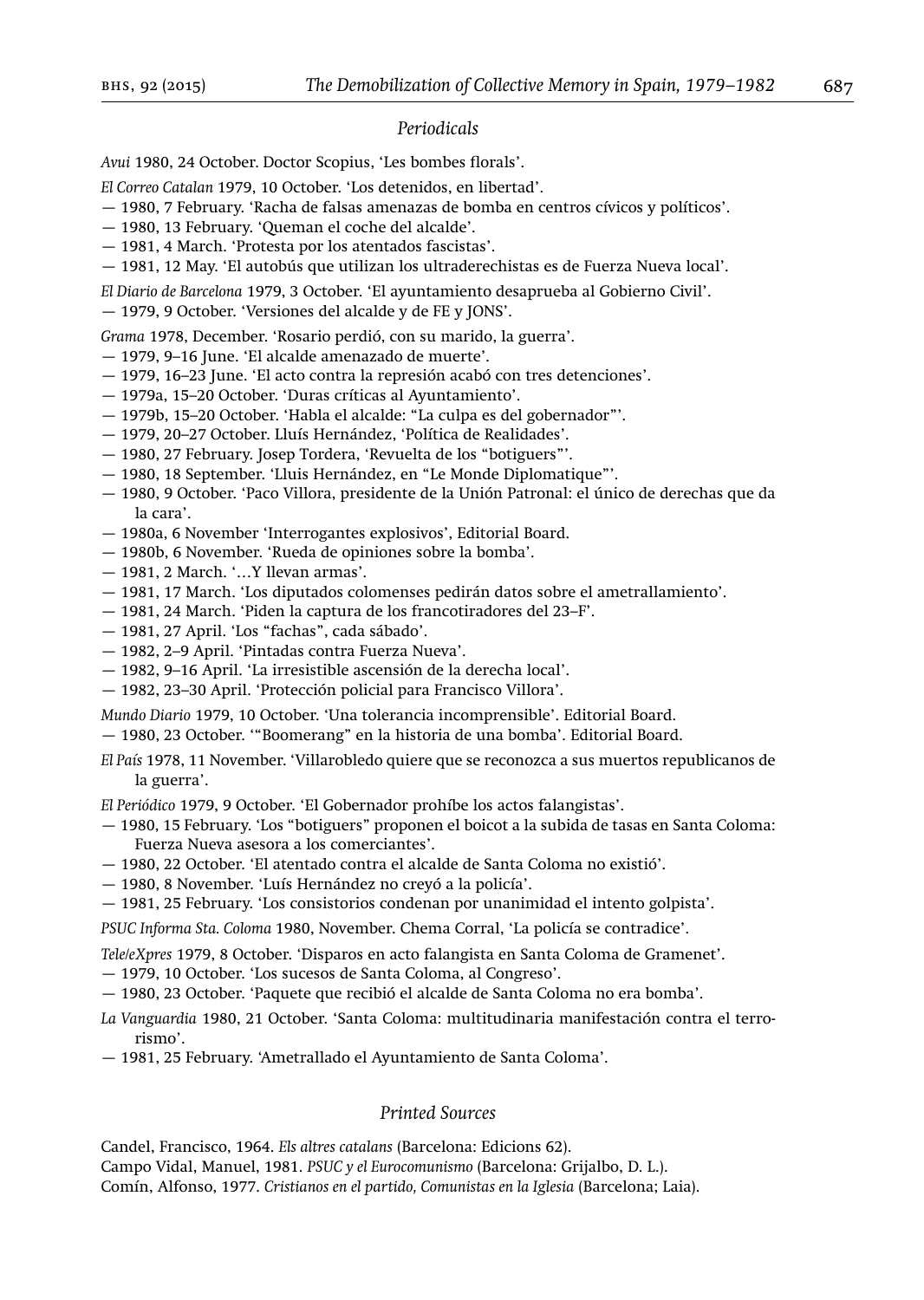PCE 1956. 'Por la reconciliación nacional, por una solución democrática y pacífca del problema español'. Transmission by Radio España Independiente, June 1956.

PSUC 1981. 5è Congrés PSUC: Barcelona, 2–6 de gener de 1981.

Roig, Montserrat, 1977. *Els catalans als camps nazis* (Barcelona: Edicions 62).

Vázquez Montalbán, Manuel, 1987. *Los alegres muchachos de Atzavara* (Barcelona: Seix Barral).

#### *Scholarly Sources*

- Aguilar Fernández, Paloma, 2001. *Justicia, política y memoria: los legados del franquismo en la transición español* (Madrid: Centro de Estudios Avanzados en Ciencias Sociales).
- —, 2002. *Memory and Amnesia: The Role of the Spanish Civil War in the Transition to Democracy* (New York: Berghahn Books).
- Andrade Blanco, Juan Antonio, 2012. *El PCE y el PSOE en (la) transición: la evolución ideológica de la izquierda durante el proceso de cambio político* (Madrid: Siglo XXI).
- Baby, Sophie, 2012. *Le Mythe de la transition pacifque: violence et politique en Espagne, 1975–1982*  (Madrid: Casa de Velázquez).
- Balfour, Sebastian, 1989. *Dictatorship, Workers, and the City: Labour in Greater Barcelona Since 1939* (Oxford: Oxford University Press).
- Boyd, Carolyn, 2008. 'The Politics of History and Memory in Spain', *The Annals of the American Academy of Political and Social Science*, 617.1: 133–48.
- Callahan, William J., 2000. *The Catholic Church in Spain, 1875–1998* (Washington D.C.: The Catholic University of America Press).
- Casals i Meseguer, Xavier, 1998. *La tentación neofascista en España* (Barcelona: Plaza y Janés Editores).
- Castro Torres, Carmen, 2010. *La prensa en la transicion espanola, 1966–1978* (Madrid: Alianza Editorial).
- Davis, Andrea, 2014. 'Santa Coloma de Gramenet: The Transformation of Leftwing Popular Politics in Spain, 1968–1986', PhD Dissertation, University of California, San Diego.
- Domènech Sampere, Xavier, 2002. 'El cambio político (1962–1976): materiales para una perspectiva desde abajo', *Historia del Presente*, 1: 46–67.
- Espinosa Maestre, Francisco, 2013. *Shoot the Messenger? Spanish Democracy and the Crimes of Francoism: From the Pact of Silence to the Trial of Baltasar Garzón (Brighton: Sussex Academic* Press).
- Faber, Sebastiaan, 2005. 'The Price of Peace: Historical Memory in Post-Franco Spain, a Review-Article', *Revista Hispánica Moderna*, 58.1/2: 205–19.
- —, 2006. 'Revis(it)ing the Past: Truth, Justice, and Reconciliation in Post-Franco Spain, A Review-Article', *Revista Hispánica Moderna*, 59.1/2: 141–54.
- Fernández Amador, Mónica, and Rafael Quiros-Cheyrouze y Muñoz, 2010. *Poder local y transición a la democracia en España* (Granada: CEMCI).
- Field, Bonnie, 2011. 'Interparty Consensus and Intraparty Discipline in Spain's Transition to Democracy', in Diego Muro and Gregorio Alonso (eds), *The Politics and Memory of Democratic Transition: The Spanish Model* (Hoboken, NJ: Routledge).
- Garcés, Joan E., 2008. *Soberanos e intervenidos: estrategias globales, americanos y españoles* (Madrid: Siglo XXI De España Editores).
- González, Damiaín-Alberto. 2008. *El franquismo y la transicion en Espana: desmitifcacion y reconstrucción de la memoria de una época* (Madrid: Los Libros de la Catarata).
- González Martínez, Carmen, 2010. 'El tránsito de la dictadura a la democracia en Murcia. Acción colectiva, respuestas institutionales y posicionamientos políticos', *Ayer*, 79: 87–120.
- Graham, Helen, 2012. *The War and its Shadows: Spain's Long Civil War in Europe's Long Twentieth Century* (Eastbourne, UK: Sussex Academic Press).
- Humlebæk, Carsten, 2010. 'Party Attitudes Towards the Authoritarian Past in Spanish Democracy', *South European Society and Politics*, 15.3: 413–28.
- Jerez Farrán, Carlos, and Samuel Amago, 2010. *Unearthing Franco's Legacy: Mass Graves and the Recovery of Historical Memory in Spain* (Notre Dame, IN: University of Notre Dame Press).